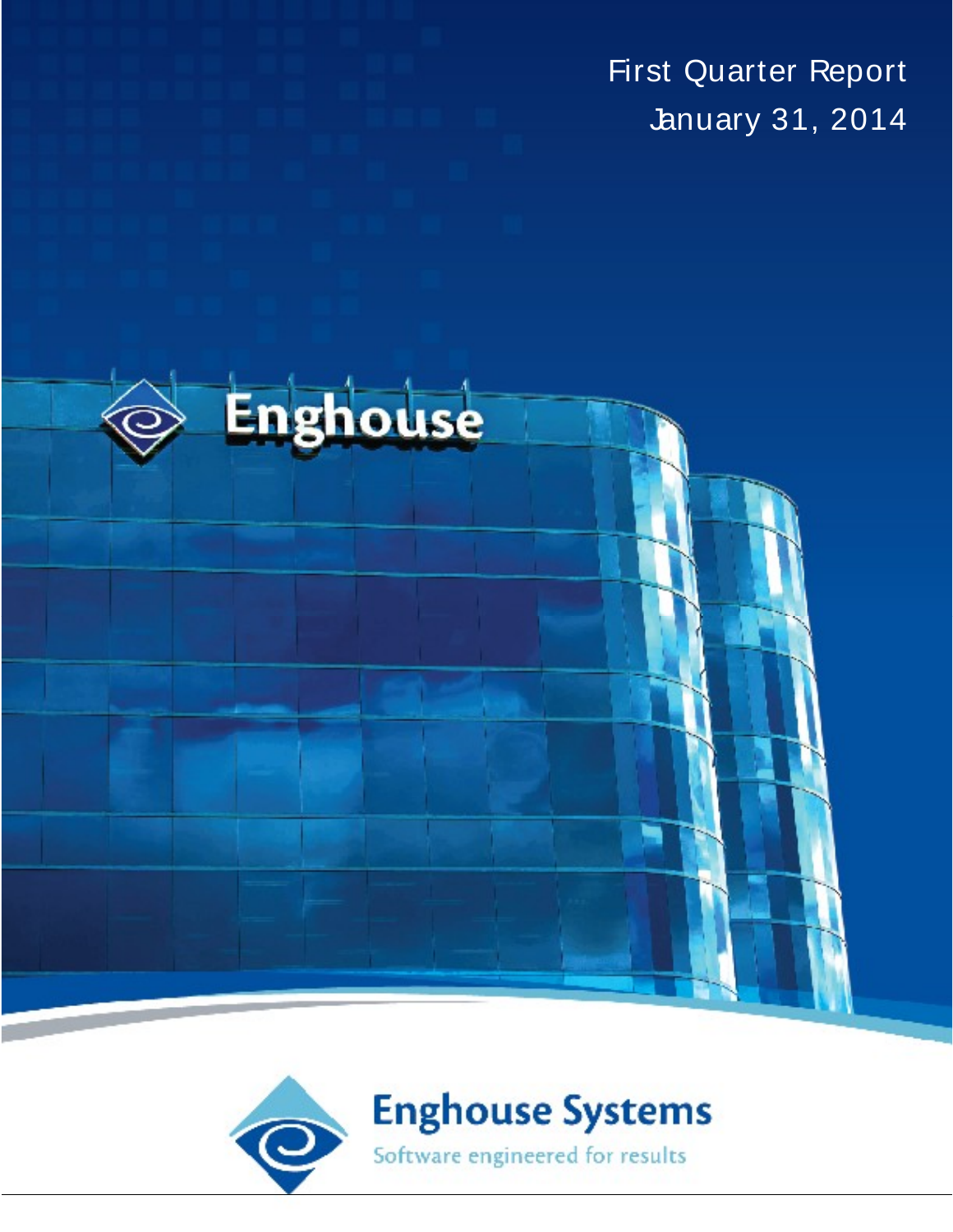March 3, 2014

To our Shareholders,

First quarter revenue was \$47.5 million, an increase of 13% over revenue of \$42.0 million in the first quarter last year. The increase in revenue was primarily the result of incremental revenue contributions from acquisitions. Revenue reflects hosted and maintenance services contributions of \$25.0 million in the quarter, an increase of 22% over last year. Adjusted EBITDA for the quarter was \$12.2 million or \$0.45 per diluted share compared to \$9.6 million or \$0.36 per diluted share in last year's first quarter. Results from operating activities for the quarter were \$11.5 million compared to \$7.3 million in the prior year's first quarter, an increase of 57% over the prior year. Net income for the quarter was \$6.2 million or \$0.23 per diluted share compared to the prior year's first quarter net income of \$3.4 million or \$0.13 per share.

Operating expenses before special charges related to restructuring of acquired operations were \$21.9 million compared to \$21.2 million in the prior year's first quarter and reflect incremental costs of acquired operations. Of note, as a percentage of revenue, operating expenses before special charges decreased from 50.6% to 46.2% in the quarter. Non-cash amortization charges in the quarter were \$3.9 million and include amortization charges for acquired software and customer relationships from acquired operations.

Enghouse closed the quarter with \$100.1 million in cash, cash equivalents and short-term investments, compared to \$90.3 million at October 31, 2013. This is after cash paid of \$2.2 million for acquisitions completed in the quarter and cash dividends of \$2.1 million paid in the quarter. The Company continues to have no long-term debt.

Effective March 3, 2014 the Company completed the acquisition of IT Sonix AG ("IT Sonix"). IT Sonix is a software provider specializing in the outbound contact center solutions with offices in Germany, Italy and the UK. IT Sonix's products are installed in 10 of the 30 largest German contact centers and can be deployed as an on-premise, hosted offering or SAAS solution.

The Board of Directors also approved a 25% increase in its eligible quarterly dividend to \$0.10 per common share, payable on May 30, <sup>2014</sup> to shareholders of record at the close of business on May 16, 2014. Enghouse has increased its dividend in each of the past six years.

Enghouse remains committed to diversifying its revenue stream and accelerating its expansion into new markets such as Germany and continues to seek accretive acquisitions to grow its market share.

l l**is**ley

Stephen J. Sadler Chairman of the Board and Chief Executive Officer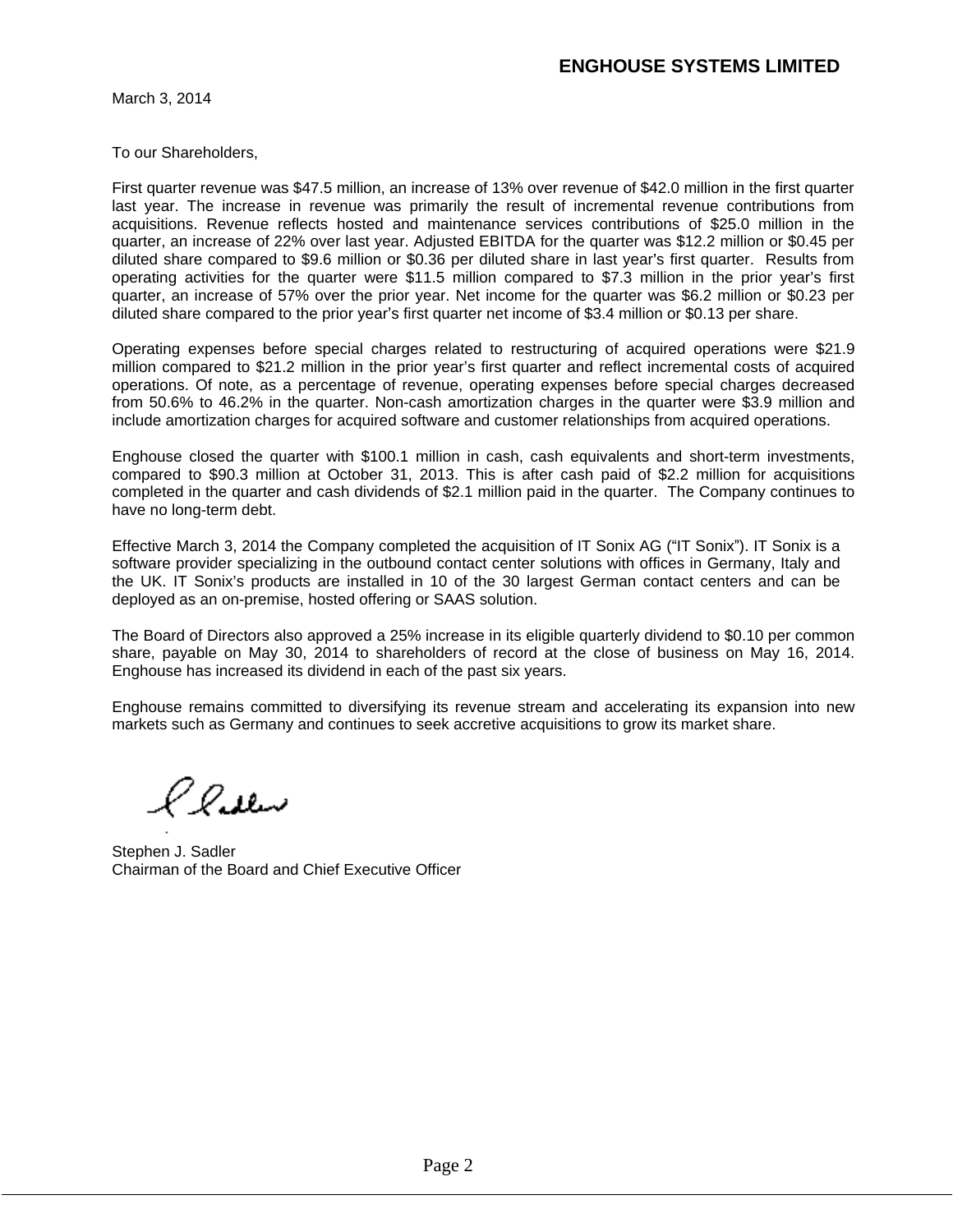# **ENGHOUSE SYSTEMS LIMITED**

# **MANAGEMENT S DISCUSSION AND ANALYSIS**

The following Management Discussion and Analysis ("MD&A") has been prepared as of March 3, 2014 and all information contained herein is current as of that date. For a complete understanding of our business environment, risks, trends and uncertainties and the effect of critical accounting policies and estimates on our results, this MD&A should be read in conjunction with the Company's unaudited condensed consolidated interim financial statements and the notes thereto for the periods ended January 31, 2014 and 2013, as well as the Company's audited Consolidated Financial Statements and Management's Discussion and Analysis for the fiscal year ended October 31, 2013, contained in the Company s 2013 Annual Report to Shareholders. This MD&A covers the consolidated results of operations, financial condition and cash flows of Enghouse Systems Limited (the "Company" or "Enghouse") and its subsidiaries, all wholly owned, for the first quarter ended January 31, 2014. Unless otherwise noted, the results reported herein have been prepared in accordance with International Financial Reporting Standards ("IFRS") and are presented in Canadian dollars, stated in thousands, except per share amounts.

This document is intended to assist the reader in better understanding operations and key financial results as of the date of this report. The unaudited condensed consolidated interim financial statements and the MD&A have been reviewed by the Company's Audit Committee and approved by its Board of Directors.

# **Non-GAAP Measures**

The Company uses non-GAAP measures to assess its operating performance. Securities regulations require that companies caution readers that earnings and other measures adjusted to a basis other than GAAP do not have standardized meanings and are unlikely to be comparable to similar measures used by other companies. Accordingly, they should not be considered in isolation. The Company uses Adjusted EBITDA as a measure of operating performance. Therefore, Adjusted EBITDA may not be comparable to similar measures presented by other issuers. Adjusted EBITDA is calculated as income before income taxes adjusted for depreciation of property, plant and equipment, amortization of acquired software and customer relationships, finance income, finance expenses, other income, and special charges for acquisition related restructuring costs. Management uses Adjusted EBITDA to evaluate operating performance as it excludes amortization of software and intangibles (which is an accounting allocation of the cost of software and intangible assets arising on acquisition), any impact of finance and tax related activities, asset depreciation, other income and restructuring costs primarily related to acquisitions.

# **Forward-looking Statements**

Certain statements made or incorporated by reference in this MD&A are forward-looking and relate to, among other things, anticipated financial performance, business prospects, strategies, regulatory developments, new services, market forces, commitments and technological developments. By its nature, such forward-looking information is subject to various risks and uncertainties, including those discussed in this MD&A or in documents incorporated by reference in this MD&A, such as Enghouse's Annual Information Form, which could cause the Company's actual results and experience to differ materially from the anticipated results or other expectations expressed herein. Readers are cautioned not to place undue reliance on this forward-looking information, and the Company shall have no obligation to update publicly or revise any forward-looking information, whether as a result of new information, future events or otherwise, except in accordance with applicable securities laws.

For additional information with respect to certain of these risks or factors, reference should be made to section "Risks and Uncertainties" of the MD&A and notes to the consolidated financial statements for the year ended October 31, 2013, as well as to the Company's continuous disclosure materials filed from time to time with Canadian securities regulatory authorities, copies of which are filed electronically on SEDAR at www.sedar.com.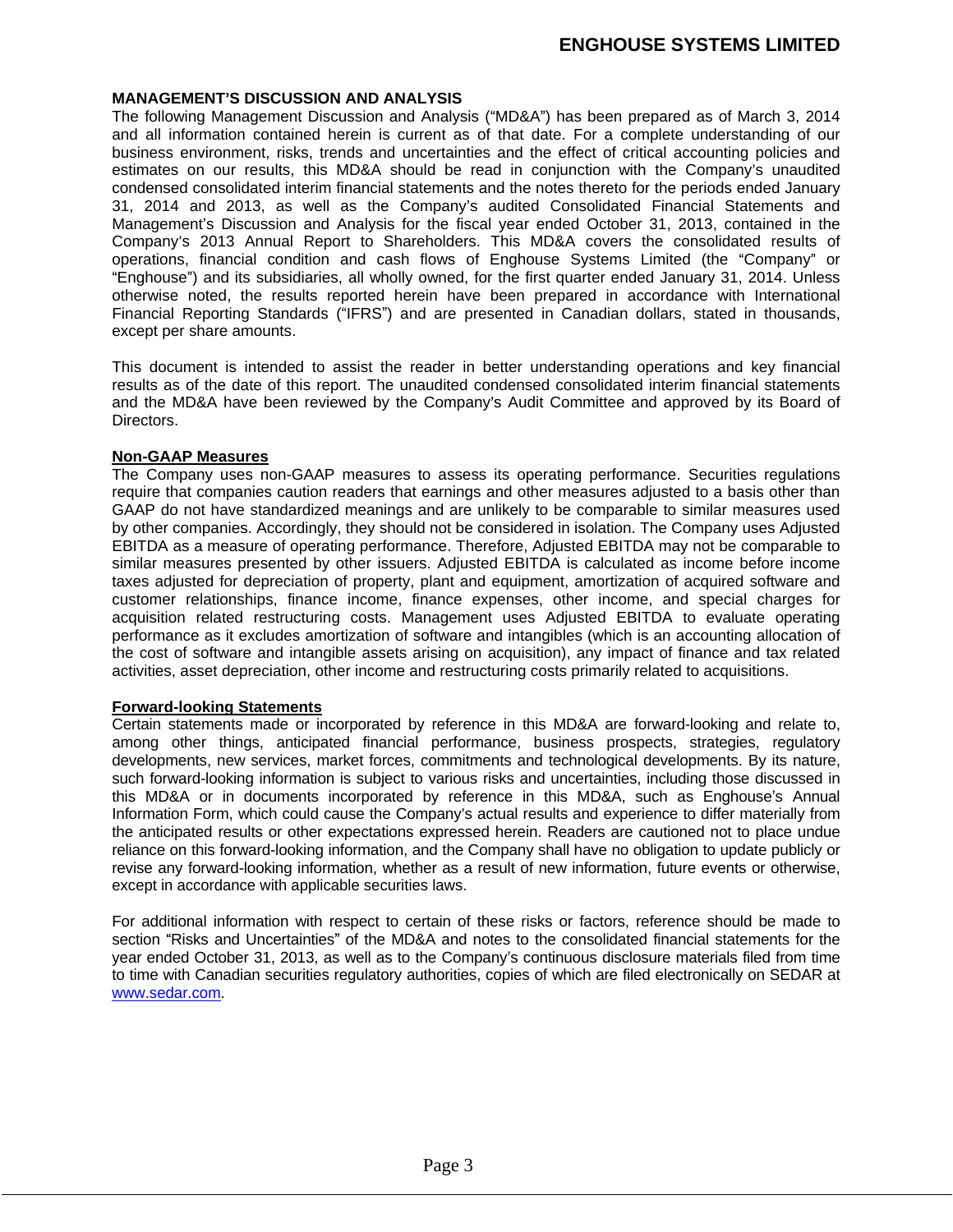# **ENGHOUSE SYSTEMS LIMITED**

# **Corporate Overview**

Enghouse is a Canadian publicly traded company (TSX:ESL) that develops enterprise software solutions for a variety of vertical markets. The Company is organized around two business segments: the Interactive Management Group and the Asset Management Group. The Interactive Management Group specializes in customer interaction software and services that are designed to enhance customer service, increase efficiency and manage customer communications across the enterprise. Core technologies include contact center, attendant console, interactive voice response, call recording and workforce optimization solutions that support any telephony environment, on-premise or in the cloud. Its customers include insurance companies, banks and utilities as well as high technology, health care and hospitality companies. The Asset Management Group provides a portfolio of products to telecom service providers as well as fleet management and public safety software solutions for the transportation industry, first responders, distribution, security, utilities and oil and gas industries. These include telecom billing, data conversion, and geo-spatial software solutions for complex network infrastructures and fleet/logistics management solutions for the public and private sectors.

The Company s strategy is to continue to build a consistently profitable enterprise software company with a diversified product suite and global market presence. The Company emphasizes the importance of recurring revenue streams to increase shareholder value and the predictability of its operating results. This objective is addressed through a combination of organic growth and acquisitions. While the Company continues to develop and enhance its existing product portfolio, it is also important to augment and expedite this strategy with new and complementary technology, products and services obtained through acquisition. This multi-faceted approach will enable the Companyto provide a broader spectrum of products and services to its customer base more quickly than through organic means alone.

# **Quarterly Results of Operations**

The following table sets forth certain unaudited information for each of the eight most recent quarters (the last of which ended January 31, 2014). Historically, the Company's operating results have fluctuated on a quarterly basis, which the Company expects will continue in the future. Fluctuations in results continue to relate to the timing of software license and hardware sales, which may result in large sales orders in any one quarter, movements in foreign currency exchange rates and to the timing of acquisitions, staffing and infrastructure changes. See "Risks and Uncertainties" for more details.

| For the three months<br>ending                                          | Total   | <b>Net</b>       | Earnin                | Earnings               | Cash and<br>short-term | <b>Total</b> |
|-------------------------------------------------------------------------|---------|------------------|-----------------------|------------------------|------------------------|--------------|
|                                                                         | revenue | income           | per share<br>$-basic$ | per share<br>- diluted | investments            | assets       |
|                                                                         |         |                  |                       |                        |                        |              |
|                                                                         |         |                  |                       |                        |                        |              |
|                                                                         |         |                  |                       |                        |                        |              |
|                                                                         | 47,492  | 6,172            | 0.24                  | 0.23                   | 100,08                 | 303,677      |
|                                                                         | 47,171  | $9,712^{\wedge}$ | 0.37                  | 0.36                   | 90,297                 | 277,956      |
| January 31, 2014<br>October 31, 2013<br>July 31, 2013<br>April 30, 2013 | 46,247  | 6,297            | 0.24                  | 0.24                   | 92,037                 | 261,585      |
|                                                                         | 44,511  | 4,903            | 0.19                  | 0.19                   | 80,940                 | 261,590      |
|                                                                         | 41,957  | 3,435            | 0.13                  | 0.13                   | 80,051                 | 251,829      |
|                                                                         | 38,952  | 8,345^           | 0.32                  | 0.32                   | 83,652                 | 239,710      |
|                                                                         | 35,427  | 4,288            | 0.17                  | 0.16                   | 79,700                 | 238,574      |
| January 31, 2013<br>October 31, 2012<br>July 31, 2012<br>April 30, 2012 | 31,456  | 4,180            | 0.16                  | 0.16                   | 100,403                | 222,961      |

^Includes credit adjustment to tax provision of \$3.1 million in fiscal 2013 and \$2.5 million in fiscal 2012 on the set-up of deferred tax assets related to non-capital losses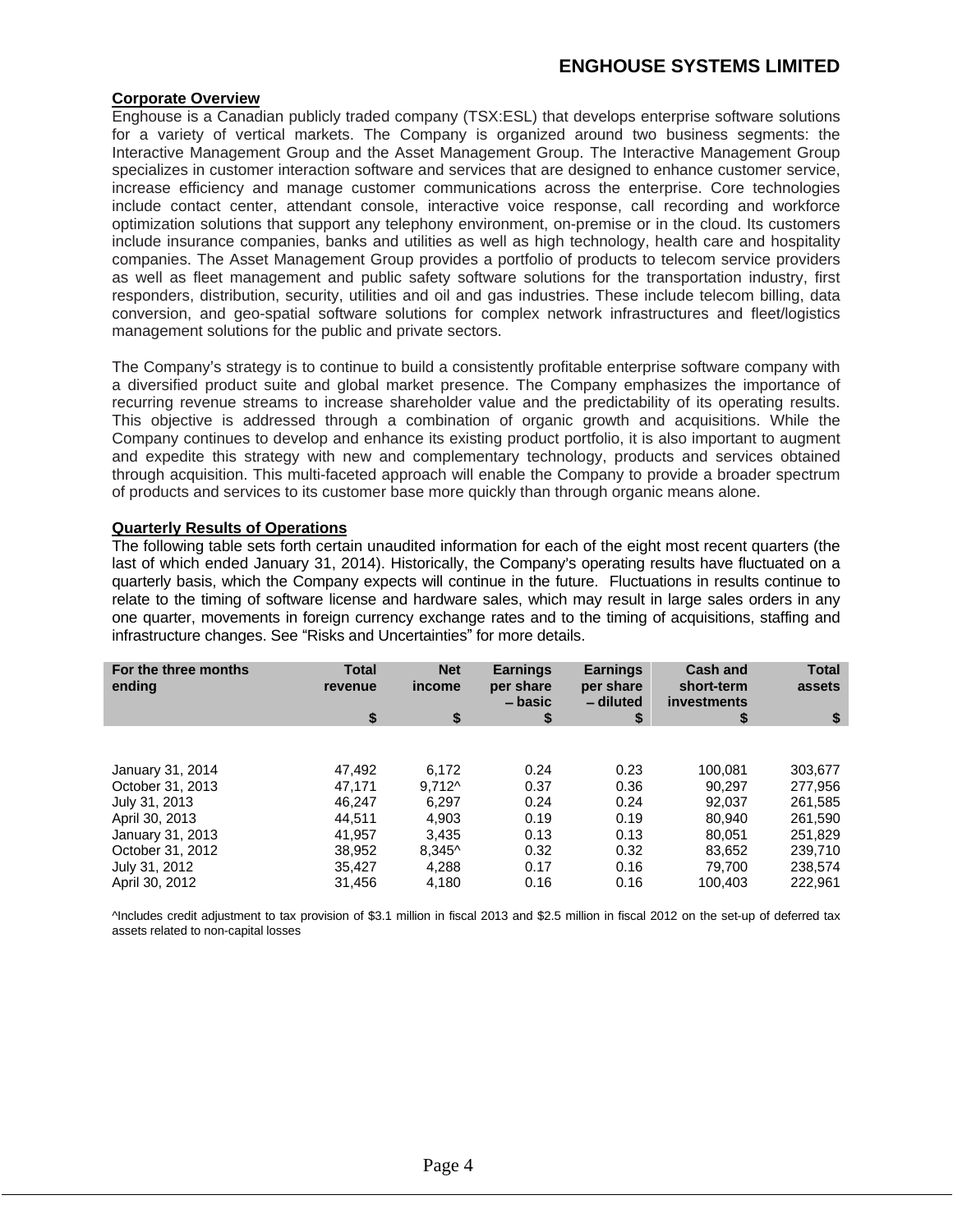#### **Results of Operations:**

(in thousands of Canadian dollars except per share amounts)

|                                               | Q1/2014                                                                                                                                                                                                                                                                                                                                                                                                                                                                                                                                                          | Q1/2013  | Year over year change |                   |
|-----------------------------------------------|------------------------------------------------------------------------------------------------------------------------------------------------------------------------------------------------------------------------------------------------------------------------------------------------------------------------------------------------------------------------------------------------------------------------------------------------------------------------------------------------------------------------------------------------------------------|----------|-----------------------|-------------------|
|                                               |                                                                                                                                                                                                                                                                                                                                                                                                                                                                                                                                                                  |          |                       |                   |
| Interactive Management Group                  | \$37,800                                                                                                                                                                                                                                                                                                                                                                                                                                                                                                                                                         | \$36,712 | 1,088                 |                   |
| Asset Management Group                        | 9,692                                                                                                                                                                                                                                                                                                                                                                                                                                                                                                                                                            | 5,245    | 4,447                 | 84.8              |
| <b>Total revenue</b>                          | $\begin{array}{c} \begin{array}{c} \begin{array}{c} \begin{array}{c} \end{array} \\ \end{array} \end{array} \end{array} \end{array} \end{array} \end{array} \begin{array}{c} \begin{array}{c} \begin{array}{c} \end{array} \\ \end{array} \end{array} \end{array} \begin{array}{c} \begin{array}{c} \begin{array}{c} \end{array} \\ \end{array} \end{array} \begin{array}{c} \begin{array}{c} \end{array} \end{array} \end{array} \begin{array}{c} \begin{array}{c} \end{array} \end{array} \end{array} \begin{array}{c} \begin{array}{c} \end{array}$<br>47,492 | 41,957   | 5,535                 | $\overline{13.2}$ |
| Direct costs                                  | 13,935                                                                                                                                                                                                                                                                                                                                                                                                                                                                                                                                                           | 11,606   | 2,329                 | 20.1              |
| Revenue, net of direct costs                  | $\overline{\qquad \qquad }$<br>the contract of the contract of the                                                                                                                                                                                                                                                                                                                                                                                                                                                                                               | 30,351   | 3,206                 | $\overline{10.6}$ |
|                                               |                                                                                                                                                                                                                                                                                                                                                                                                                                                                                                                                                                  |          |                       |                   |
|                                               | 21,925                                                                                                                                                                                                                                                                                                                                                                                                                                                                                                                                                           | 21,217   | 708                   | 3.3               |
| Operating expenses<br>Special charges         | 112                                                                                                                                                                                                                                                                                                                                                                                                                                                                                                                                                              | 1,815    | (1,703)               | (93.8)            |
| Results from operating activities             | 11,520                                                                                                                                                                                                                                                                                                                                                                                                                                                                                                                                                           | 7,319    | 4,201                 | 57.4              |
| Amortization of acquired software and         |                                                                                                                                                                                                                                                                                                                                                                                                                                                                                                                                                                  |          |                       |                   |
| customer relationships                        | (3,910)                                                                                                                                                                                                                                                                                                                                                                                                                                                                                                                                                          | (3, 584) | (326)                 | (9.1)             |
| Finance income                                | 143                                                                                                                                                                                                                                                                                                                                                                                                                                                                                                                                                              | 333      | (190)                 | (57.1)            |
| Finance expense                               | (58)                                                                                                                                                                                                                                                                                                                                                                                                                                                                                                                                                             | (81)     | 23                    | 28.4              |
| Other income                                  |                                                                                                                                                                                                                                                                                                                                                                                                                                                                                                                                                                  | 361      | (354)                 | (98.1)            |
| Income before income taxes                    | 7,702                                                                                                                                                                                                                                                                                                                                                                                                                                                                                                                                                            | 4,348    | 3,354                 | $\overline{77}$ . |
| Provision for income taxes                    | 1,530                                                                                                                                                                                                                                                                                                                                                                                                                                                                                                                                                            | 913      | 617                   | 67 <sub>6</sub>   |
| <b>Net Income</b>                             | $\frac{1}{2}$ \$ 6,172                                                                                                                                                                                                                                                                                                                                                                                                                                                                                                                                           | \$3,435  | 2,737                 | 79.7              |
| Earnings per share - basic                    | \$ 0.24                                                                                                                                                                                                                                                                                                                                                                                                                                                                                                                                                          | \$0.13   | 0.11                  | 84.6              |
| Earnings per share - diluted                  | \$0.23                                                                                                                                                                                                                                                                                                                                                                                                                                                                                                                                                           | \$0.13   | 0.10                  | 76.9              |
|                                               |                                                                                                                                                                                                                                                                                                                                                                                                                                                                                                                                                                  |          |                       |                   |
| Cash flow from operating activities           | \$9,904                                                                                                                                                                                                                                                                                                                                                                                                                                                                                                                                                          | \$6,143  | \$3,761               | 61.2              |
| Cash flow from operating activities excluding |                                                                                                                                                                                                                                                                                                                                                                                                                                                                                                                                                                  |          |                       |                   |
| changes in working capital                    | \$12,351                                                                                                                                                                                                                                                                                                                                                                                                                                                                                                                                                         | \$8,257  | \$4,094               | 49.6              |

# **Adjusted EBITDA:**

The table below reconciles Adjusted EBITDA to income before income taxes:

|                                                              | <b>Three Months ended</b> |                         |
|--------------------------------------------------------------|---------------------------|-------------------------|
|                                                              | <b>January 31, 2014</b>   | <b>January 31, 2013</b> |
| <b>Total Revenue</b>                                         | \$47,492                  | \$41,957                |
| Income before income taxes                                   | 7,702                     | 4,348                   |
| Depreciation of property, plant and equipment                | 529                       | 468                     |
| Amortization of acquired software and customer relationships | 3,910                     | 3,584                   |
| Finance income                                               | (143)                     | (333)                   |
| Finance expenses                                             | E O                       |                         |
| Other income                                                 |                           | (361)                   |
| Special charges                                              | 112                       | 1,815                   |
| <b>Adjusted EBITDA</b>                                       | \$12,161                  | \$ 9,602                |
| <b>Adjusted EBITDA margin</b>                                | 26%                       | 23%                     |
| Adjusted EBITDA per diluted share                            | \$0.45                    | 0.36                    |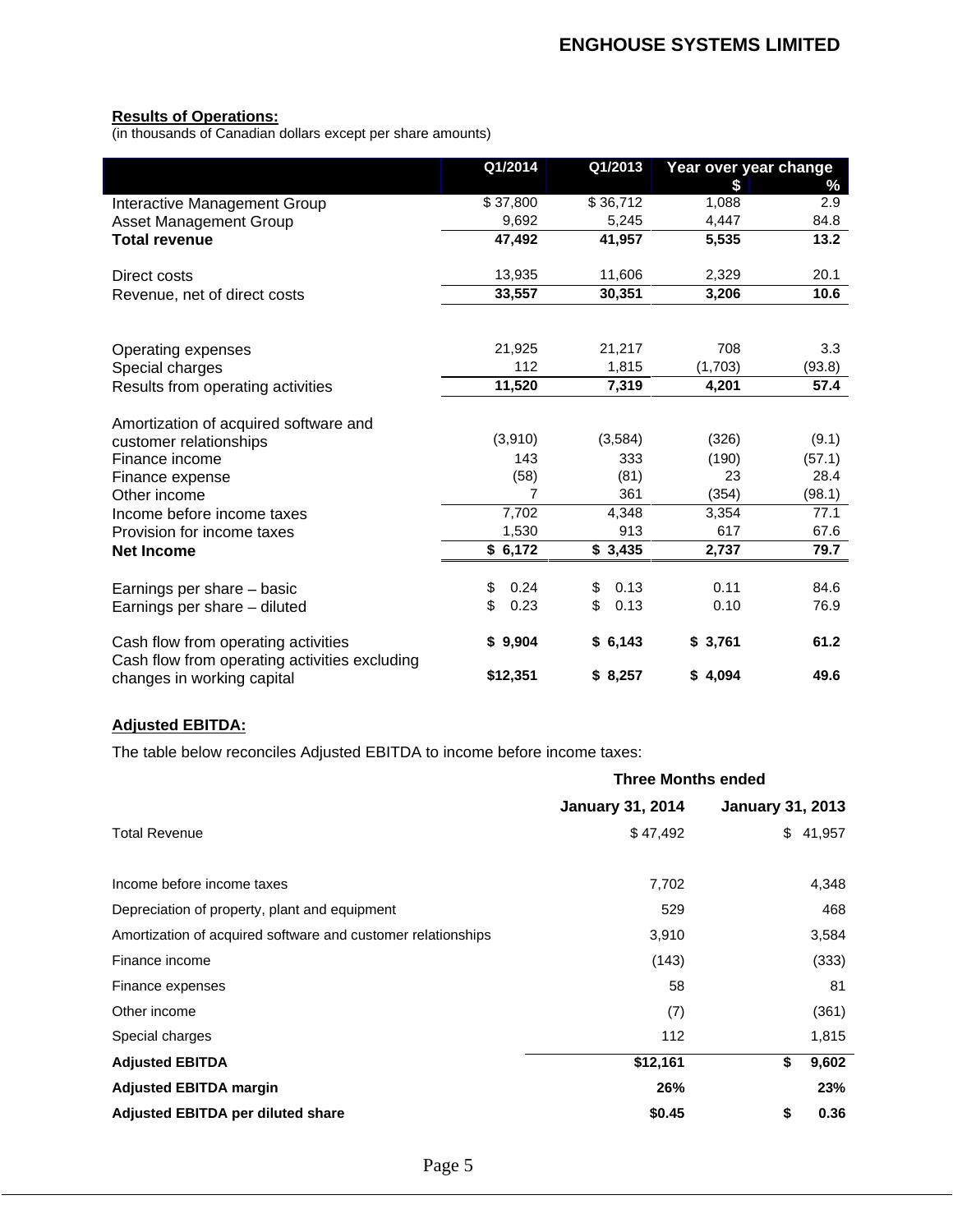# **Revenue**

Total revenue for the quarter was \$47.5 million compared to \$42.0 million in the prior year's first quarter, a 13% increase over the prior year. Hosted services and maintenance revenue was \$25.0 million compared to \$20.6 million in the prior year's first quarter, an increase of 22%. This includes maintenance revenue of \$21.0 million compared to \$18.2 million in the prior year's first quarter and reflects incremental maintenance revenue from license sales in the past fiscal year as well as contributions from acquired operations. Hosted services revenue continues to grow and now represents \$4.0 million in revenue, a 73% increase over Q1/13 as a result of increased hosted activity and contributions from Locus, IAT and Enghouse Knowledge Management Solutions ( EKMS , formerly SafeHarbor). License revenue was \$15.8 million compared to \$15.1 million in the prior year's first quarter as a result of incremental subscription revenue booked.

The Interactive Management Group contributed \$37.8 million in revenue in the quarter, compared to \$36.7 million reported in the first quarter of fiscal 2013. The increase is attributable to incremental contributions from acquisitions completed in the fourth quarter and shortly after year end. The Asset Management Group contributed revenue of \$9.7 million in the quarter, compared to \$5.3 million reported in the first quarter of fiscal 2013, and reflects incremental revenue contributions of \$4.9 million from the Group's Locus operations which were not included in the prior year's first quarter.

Both revenue and costs were impacted by the weakening Canadian dollar as the U.S. dollar compared to the Canadian dollar averaged \$1.06 in the current year and \$1.00 in the prior year's first quarter. The Pound Sterling averaged \$1.72 in the current year compared to \$1.61 in the prior year's first quarter, while the Swedish Kronor averaged \$0.16 in the current year vs. \$0.15 in the prior year's first quarter.

# **Direct costs**

Direct costs for the quarter were \$13.9 million or 29.3% of revenue compared to \$11.6 million or 27.7% of revenue in the prior year's first quarter. The increase in costs and decrease in margins is attributable to incremental costs associated with increased third party hardware revenue and hosted services revenue which collectively represented 11.9% of revenue in this year's first quarter compared to 7.6% last year.

# **Operating Expenses**

Operating expenses for the quarter were \$22.0 million, compared to \$23.0 million reported in the first quarter of last year and include special charges related to restructuring initiatives undertaken on acquired operations of \$0.1 million in the quarter. The increase in costs reflects incremental operating costs related to newly acquired operations and the impact of the weaker Canadian dollar which increased operating costs in Canadian dollars. Last year's operating expenses included \$1.8 million in special charges related to acquisitions. Operating costs, excluding special charges, as a percentage of total revenue decreased from 50.6% to 46.2% in the quarter as a result of reductions in organic headcount related costs and operating cost synergies.

The Company continues to invest in R&D for future growth. R&D expenses were \$8.7 million or 18.4% as a percentage of revenue in the quarter compared to \$7.3 million or 17.5% in the prior year and includes R&D tax credits of \$0.1 million and \$0.5 million respectively recorded in the current and prior year's first discussed and the contract of the contract of the contract of the contract of the contract of the contract of the contract of the contract of the contract of the contract of the contract of the contract of the contract of

Non-cash charges for amortization of acquired software and customer relationships related to acquisitions were \$3.9 million, up from the prior year's first quarter expense of \$3.6 million as a result of incremental charges related to the Locus, EKMS, Andtek and IAT acquisitions, which were partially offset by expiring amortization charges from previous acquisitions.

# **Foreign Exchange**

The Company earns a significant portion of revenue from sales denominated in currencies other than the Canadian dollar. As a result of recent acquisitions in the Scandinavian region and Europe, a larger proportion of revenue is derived from operations outside of the U.S. and is denominated in currencies other than the U.S. dollar. As a result, the Company transacts a significant proportion of its business in pounds sterling, Swedish kronor and to a lesser extent in euros, as well as currencies in the Asia Pacific region.

During the past quarter, the Canadian dollar weakened against major currencies including the U.S. dollar, the pound sterling, the Swedish krona and the euro. As the Company's reporting currency is the Canadian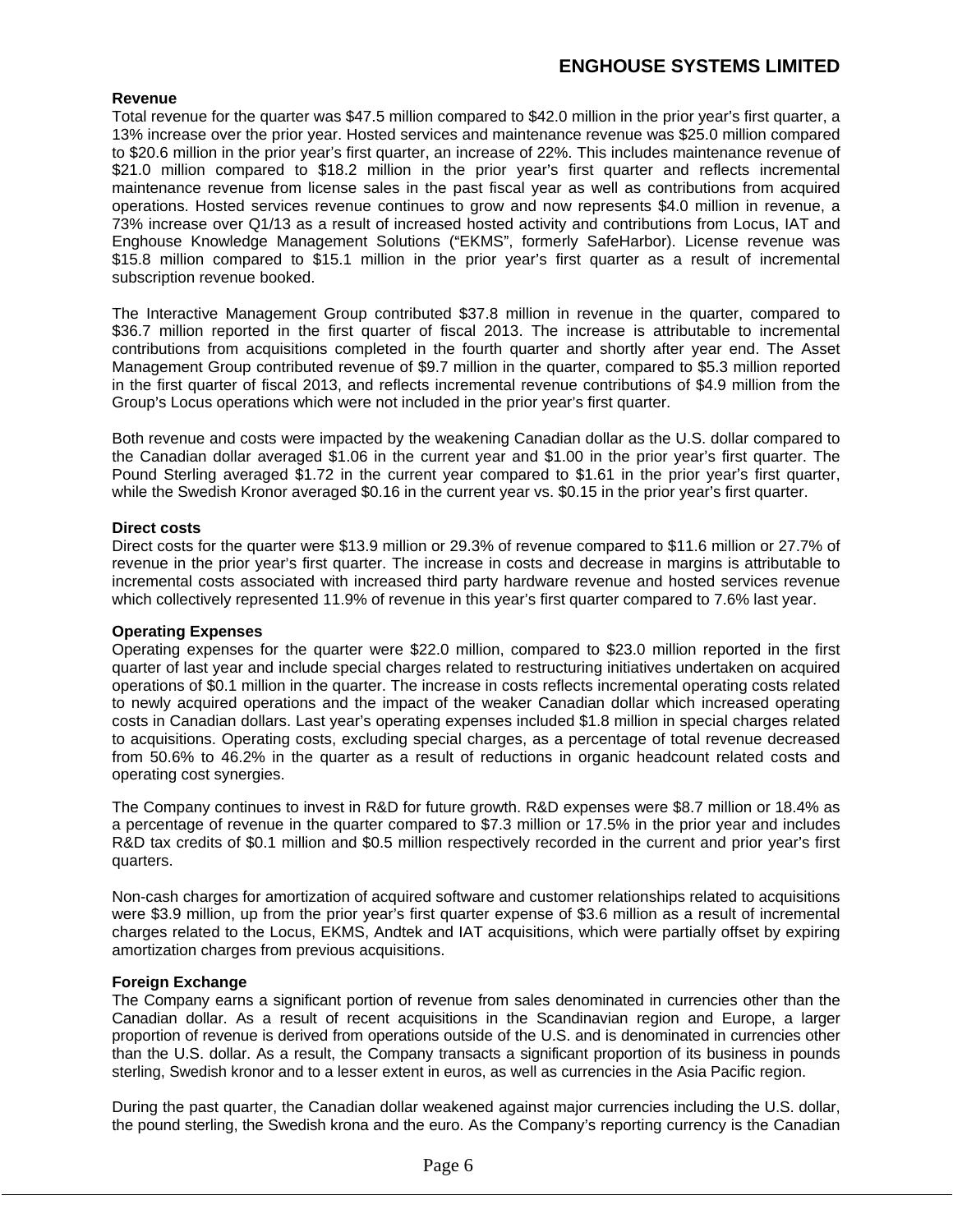dollar, this has positively impacted revenue reported in Canadian dollars while negatively impacting operating costs, and partially acts as a natural hedge. Revenue was positively impacted by an estimated \$2.5 million, while costs increased by an estimated \$1.9 million, as calculated by applying the change in the average exchange rates from Q1/13 to Q1/14 to the Company's foreign currency denominated revenue and operating expenses in Q1/14.

The Company does not hedge foreign currency exposure but funds its U.S. dollar operational expenses with U.S. dollar revenue in order to mitigate exposure. A similar natural hedge exists for the Company's U.K. and Scandinavian operations. Going forward, fluctuations in exchange rates among the Canadian dollar, the U.S. dollar, the pound sterling, the Swedish krona, the euro and other currencies may have a material but mitigating effect on the Company's foreign currency denominated revenue and expenses stated in Canadian dollars. This will also impact the relative cost of foreign currency denominated acquisitions stated in Canadian dollars.

The Company recorded foreign exchange gains of \$0.6 million related to foreign currency denominated monetary assets and liabilities in the current year first quarter compared to losses of \$0.2 million in the prior year's first quarter. The Company records these foreign exchange gains and losses in selling, general and administrative expenses in the consolidated statements of operations. Translation gains or losses incurred upon consolidation of the Company's foreign operation's balance sheets into Canadian dollars are included in the Company's accumulated other comprehensive income (loss) account on the balance sheet.

# **Finance and Other Income**

During the quarter, the Company recognized finance and other income of \$0.2 million compared to \$0.7 million in the first quarter of fiscal 2013 as a result of dividends received and gains recognized in the first quarter of 2013 on the sale of equity positions held.

# **Income Tax Expense**

During the quarter, the Company established a tax provision of \$1.5 million or a 20 % effective tax rate as compared to a provision of \$0.9 million or 21% in the prior year's first quarter. The decrease in the effective tax rate relates to reductions in statutory tax rates in a number of jurisdictions and to the change in the Company's profit mix by country. The Company paid \$0.8 million in tax installments in the quarter, compared to \$2.2 million in the first quarter of fiscal 2013.

# **Net Income**

Net income was \$6.2 million or \$0.23 per share on a diluted basis in the quarter compared to \$3.4 million or \$0.13 per share respectively in the first quarter of fiscal 2013, primarily as a result of reduced proportional operating expenses on increased revenue contributions.

# **Liquidity and Capital Resources:**

The Company closed the quarter with cash reserves of \$100.1 million, compared to the October 31, 2013 balance of \$90.3 million. The Company continues to have no long-term debt and has sufficient cash resources to fund both its current and future financial operating commitments as well as its dividend strategy. During the quarter the Company generated cash flow from operating activities of \$9.9 million

compared to \$6.1 million in the first quarter of 2013.<br>The Company had 26,086,962 Common Shares issued and outstanding as at March 4, 2014. During the first quarter, 44,000 stock options were exercised contributing \$0.4 million in cash to the Company. In comparison, 70,400 options were exercised in the prior year's first quarter adding \$0.5 million. The Company did not grant any options in the first quarter of the fiscal year compared to 195,000 in the first quarter last year. Enghouse did not repurchase any shares of its common stock in either first quarter under its Normal Course Issuer Bid.

# **Off-Balance Sheet Arrangements**

The Company has not entered into off-balance sheet financing arrangements. Except for operating leases and other low probability and/or immeasurable contingent liabilities (not accrued in accordance with IFRS), all commitments are reflected on the Company's balance sheet.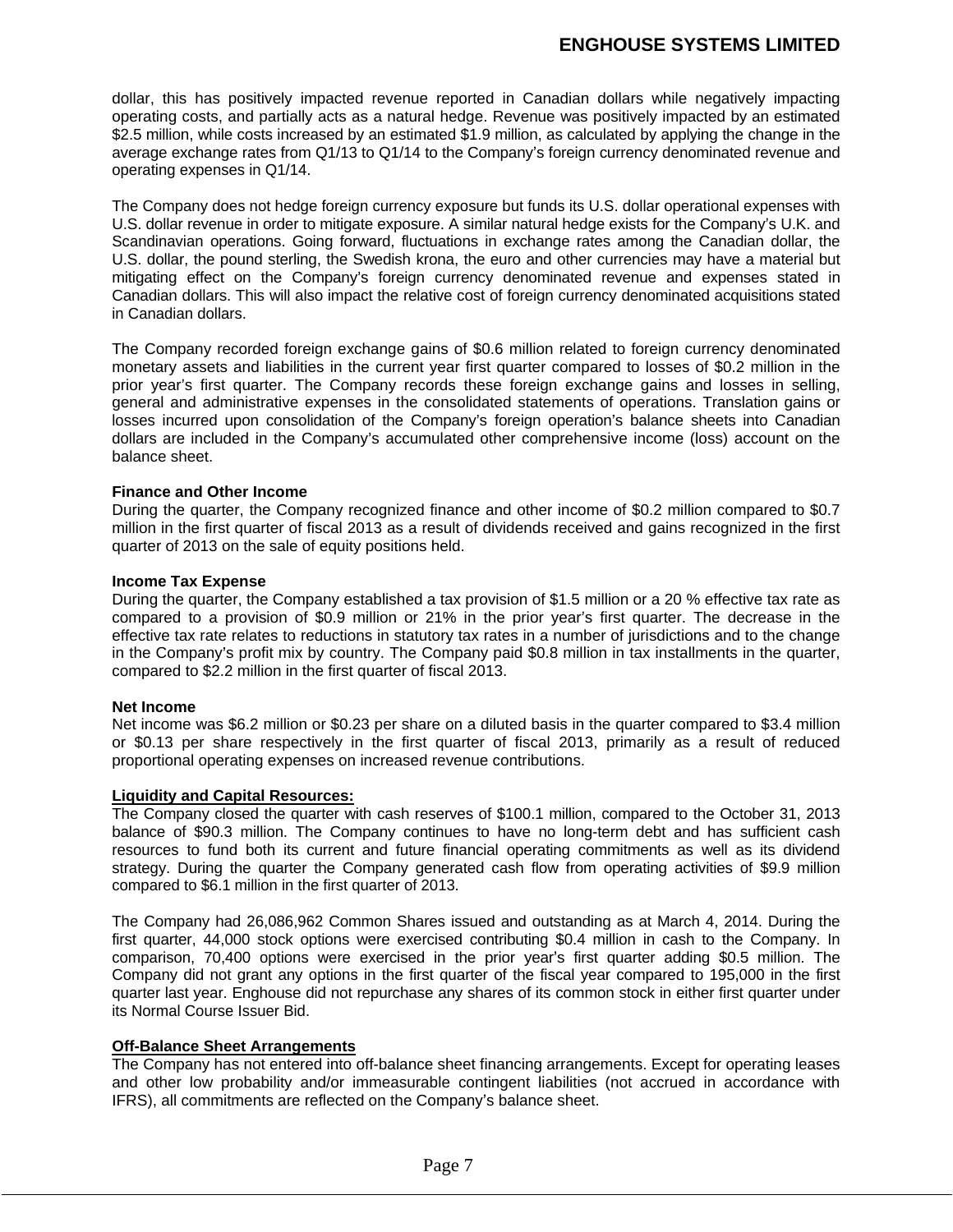# **Transactions with Related Parties**

The Company has not entered into any transactions with related parties during the year, other than transactions between wholly owned subsidiaries and the Company in the normal course of business, which are eliminated on consolidation.

# **Basis of preparation and significant accounting policies**

These unaudited condensed consolidated interim financial statements have been prepared in accordance with International Accounting Standard 34, Interim Financial Reporting ("IAS 34") as issued by the International Accounting Standards Board ("IASB") and using the accounting policies disclosed in Note 3 of the Company's 2013 annual consolidated financial statements.

The policies applied in these unaudited condensed consolidated interim financial statements are based on International Financial Reporting Standards ("IFRS") issued and outstanding as of March 3, 2014, the date the Board of Directors approved the unaudited condensed consolidated interim financial statements. Any subsequent changes to IFRS that are given effect in the Company's annual consolidated financial statements for the year ending October 31, 2014 could result in a restatement of these unaudited condensed consolidated interim financial statements.

These unaudited condensed consolidated interim financial statements should be read in conjunction with the Company's 2013 annual consolidated financial statements.

# **Risks and Uncertainties**

The primary risks and uncertainties that affect or may affect the Company and its business, financial condition, and results of operations remain substantially unchanged from those discussed in the Company's latest Annual Information Form and its Management's Discussion and Analysis of Financial Condition and Results of Operations for the year ended October 31, 2013, contained in the Company's 2013 Annual Report to Shareholders and all such risks and uncertainties are incorporated herein by reference. The contract of the contract of the contract of the contract of the contract of the contract of the contract of the contract of the contract of the contract of the contract of the contract of the contract of the

# **Controls and Procedures**

In compliance with the Canadian Securities Administrators' National Instrument 52-109 ("NI 52-109"), the Company has filed with applicable Canadian securities regulatory authorities, certificates signed by its Chief Executive Officer ("CEO") and Vice President Finance that, among other things, report on the design and effectiveness of disclosure controls and procedures and the design of internal controls over financial reporting.

# **Disclosure Controls and Procedures**

Disclosure controls and procedures have been designed under the supervision of the CEO and Vice President Finance, with the participation of other management, to provide reasonable assurance that all relevant information required to be disclosed by the Company is recorded, processed, summarized and reported on a timely basis to senior management, as appropriate, to allow timely decisions regarding required public disclosure. Pursuant to NI 52-109, as of October 31, 2013, an evaluation of the effectiveness of the Company's disclosure controls and procedures was carried out under the supervision of the CEO and Vice President Finance. Based on this evaluation, the CEO and the Vice President Finance concluded that the design and operation of these disclosure controls and procedures were effective. This evaluation considered the Company's disclosure policy, a sub-certification process and the functioning of the Company's Disclosure Committee.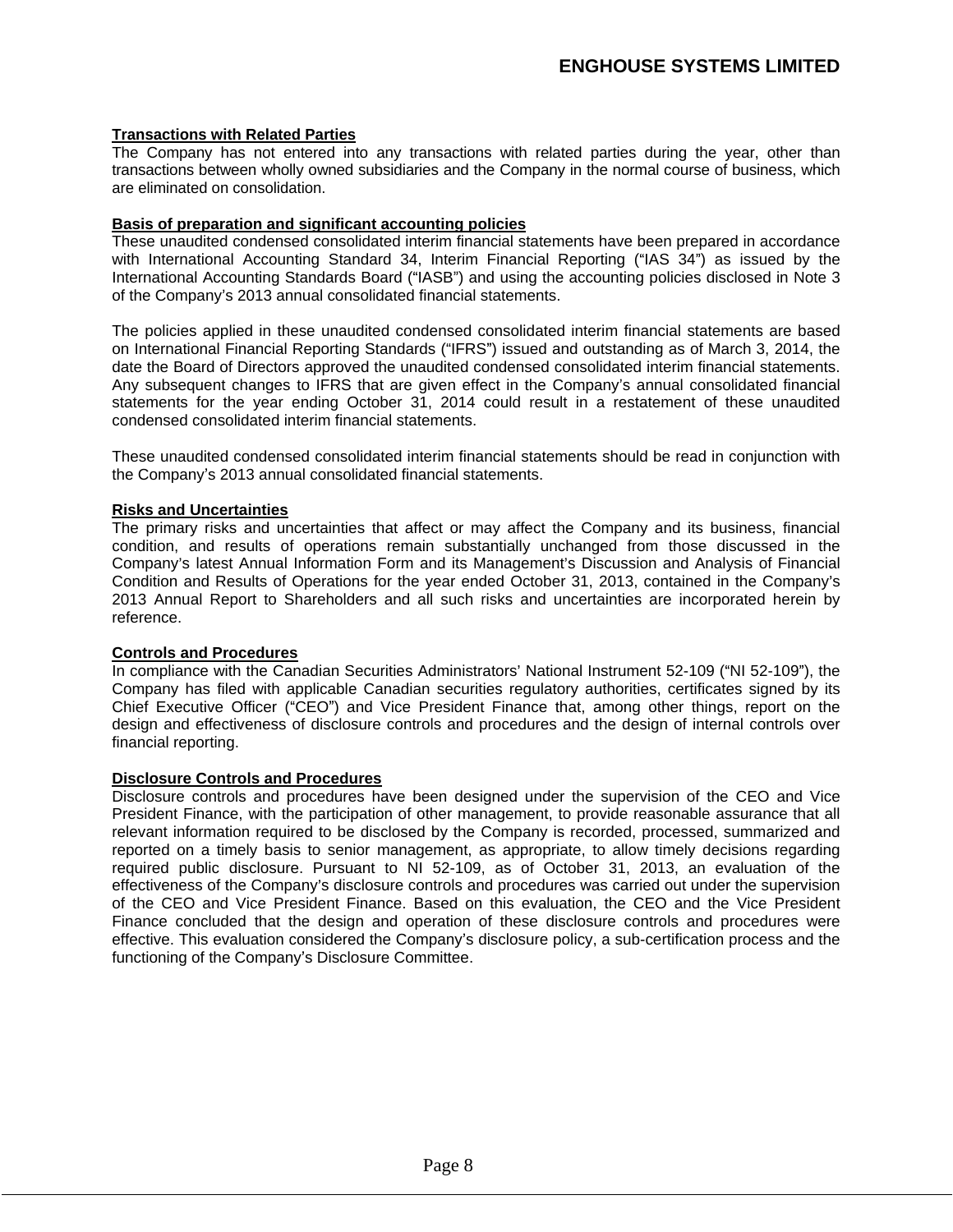# **Internal Controls over Financial Reporting**

The Company's CEO and Vice President Finance are responsible for designing internal controls over financial reporting or causing them to be designed under their supervision to provide reasonable assurance regarding the reliability of the Company's financial reporting and the preparation of financial

statements in accordance with IFRS.<br>At October 31, 2013, an evaluation was carried out of the effectiveness of the design and operation of internal controls over financial reporting to provide reasonable assurance regarding the reliability of financial reporting. Based on that evaluation, the Company's CEO and Vice President Finance have concluded that, as at October 31, 2013, the design and operation of controls over financial reporting was effective. These evaluations were conducted in accordance with the standards established in "Internal Control – Integrated Framework, issued by the Committee of Sponsoring Organizations of the Treadway Commission", and the requirements of NI 52-109.

There were no changes to the Company's internal control over financial reporting during the quarter ended January 31, 2014 that have materially affected, or are reasonably likely to materially affect, the Company's internal control over financial reporting.

#### **Additional Information**

Additional information relating to the Company including our most recently completed Annual Information Form ("AIF") is available on SEDAR at **[www.sedar.com](http://www.sedar.com)** and on the Company's website at **[www.enghouse.com](http://www.enghouse.com)**.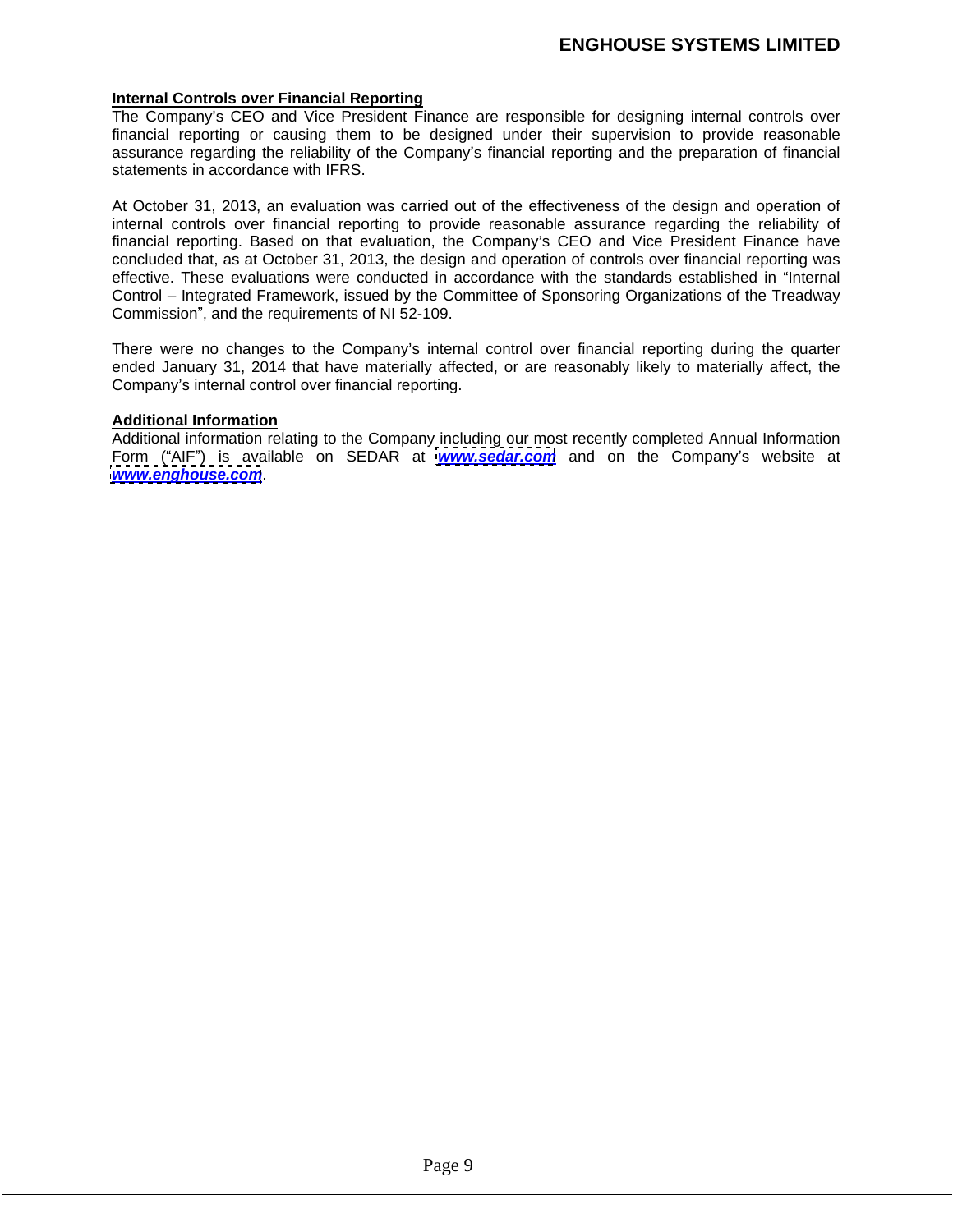# **Notice of No Auditor Review of Interim Financial Statements**

The accompanying unaudited condensed consolidated interim financial statements of the Company for the three months ended January 31, 2014 have been prepared byand are the responsibility of the Company's management.

The Company's independent auditor has not performed a review of these financial statements in accordance with standards established by the Canadian Institute of Chartered Accountants for a review of the interim financial statements by an entity's auditor.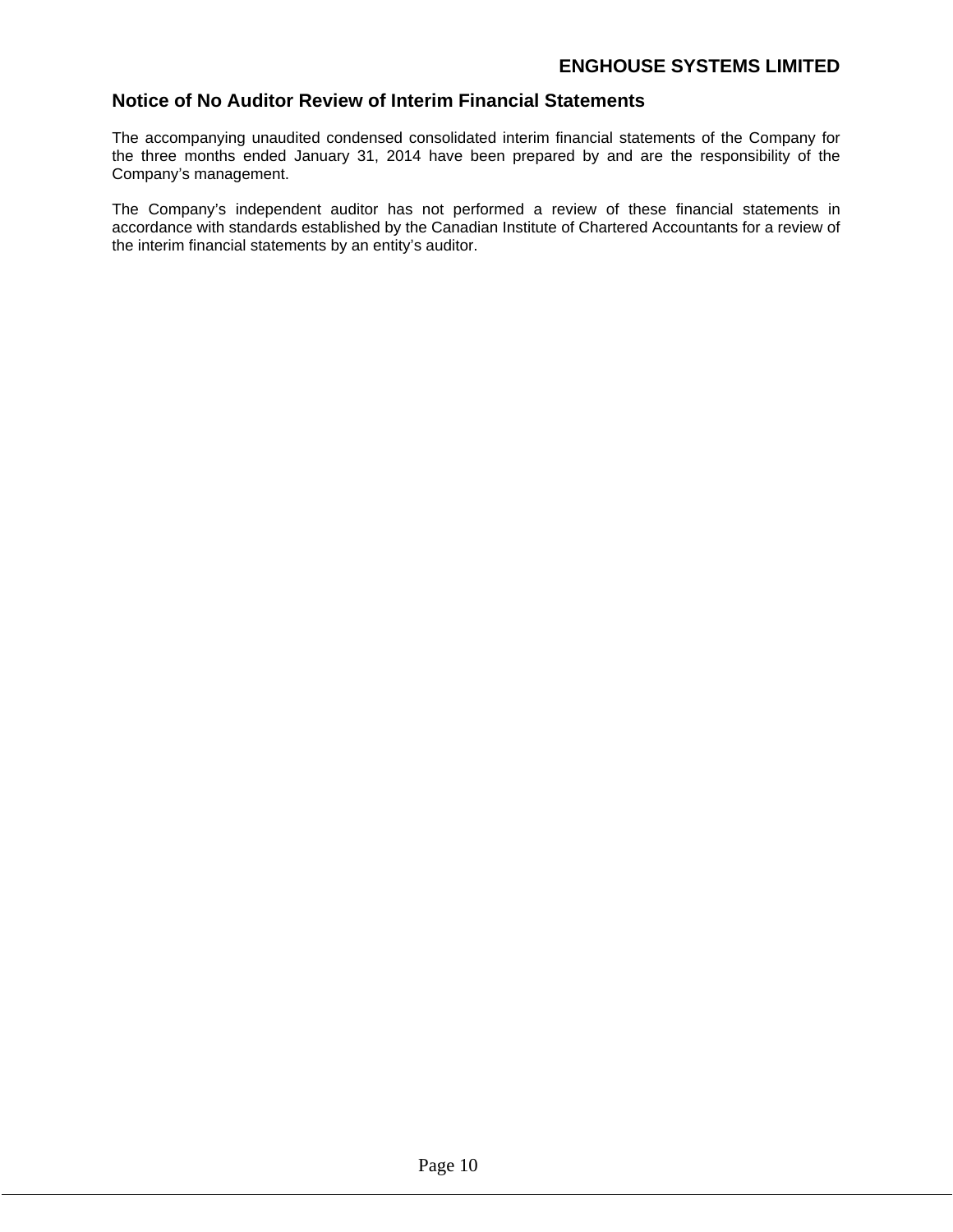# **Condensed Consolidated Interim Statements of Financial Position**

(in thousands of Canadian dollars)<br>(Unaudited) (Unaudited)

|                                            | January             | October      |
|--------------------------------------------|---------------------|--------------|
|                                            | 31, 2014            | 31, 2013     |
| <b>Assets</b>                              |                     |              |
| <b>Current assets:</b>                     |                     |              |
| Cash and cash equivalents                  | \$76,997            | 70,109<br>\$ |
| Short-term investments                     | 23,084              | 20,188       |
| Accounts receivable, net                   | 43,103              | 36,444       |
| Prepaid expenses and other assets          | 7,321               | 5,839        |
|                                            | 150,505             | 132,580      |
| <b>Non-current assets:</b>                 |                     |              |
| Property, plant and equipment              | 3,921               | 3,599        |
| Intangible assets (Note 4)                 | 138,912             | 132,358      |
| Deferred income tax assets                 | 10,339              | 9,419        |
|                                            |                     |              |
| <b>Total assets</b>                        | \$303,677 \$277,956 |              |
|                                            |                     |              |
| <b>Liabilities</b>                         |                     |              |
| <b>Current liabilities:</b>                |                     |              |
| Accounts payable and accrued liabilities   | \$32,397            | 32,659<br>\$ |
| Income taxes payable                       | 2,468               | 1,555        |
| Dividends payable                          | 2,087               | 2,083        |
| Accrued provisions (Note 5)                | 3,020               | 3,427        |
| Deferred revenue                           | 49,408              | 39,325       |
|                                            | 89,380              | 79,049       |
| <b>Non-current liabilities:</b>            |                     |              |
| Deferred income tax liabilities            | 15,389              | 14,482       |
| Deferred revenue                           | 1,937               | 1,797        |
| <b>Total liabilities</b>                   | 106,706             | 95,328       |
| <b>Shareholders' Equity</b>                |                     |              |
|                                            |                     |              |
| Share capital (Note 6)                     | 58,994              | 58,514       |
| Contributed surplus                        | 3,215               | 3,175        |
| Retained earnings                          | 119,885             | 115,800      |
| Accumulated other comprehensive income     | 14,877              | 5,139        |
| Total shareholders' equity                 | 196,971             | 182,628      |
| Total liabilities and shareholders' equity | \$303,677           | \$277,956    |
|                                            |                     |              |
|                                            |                     |              |

Commitments and contingencies (Note 12)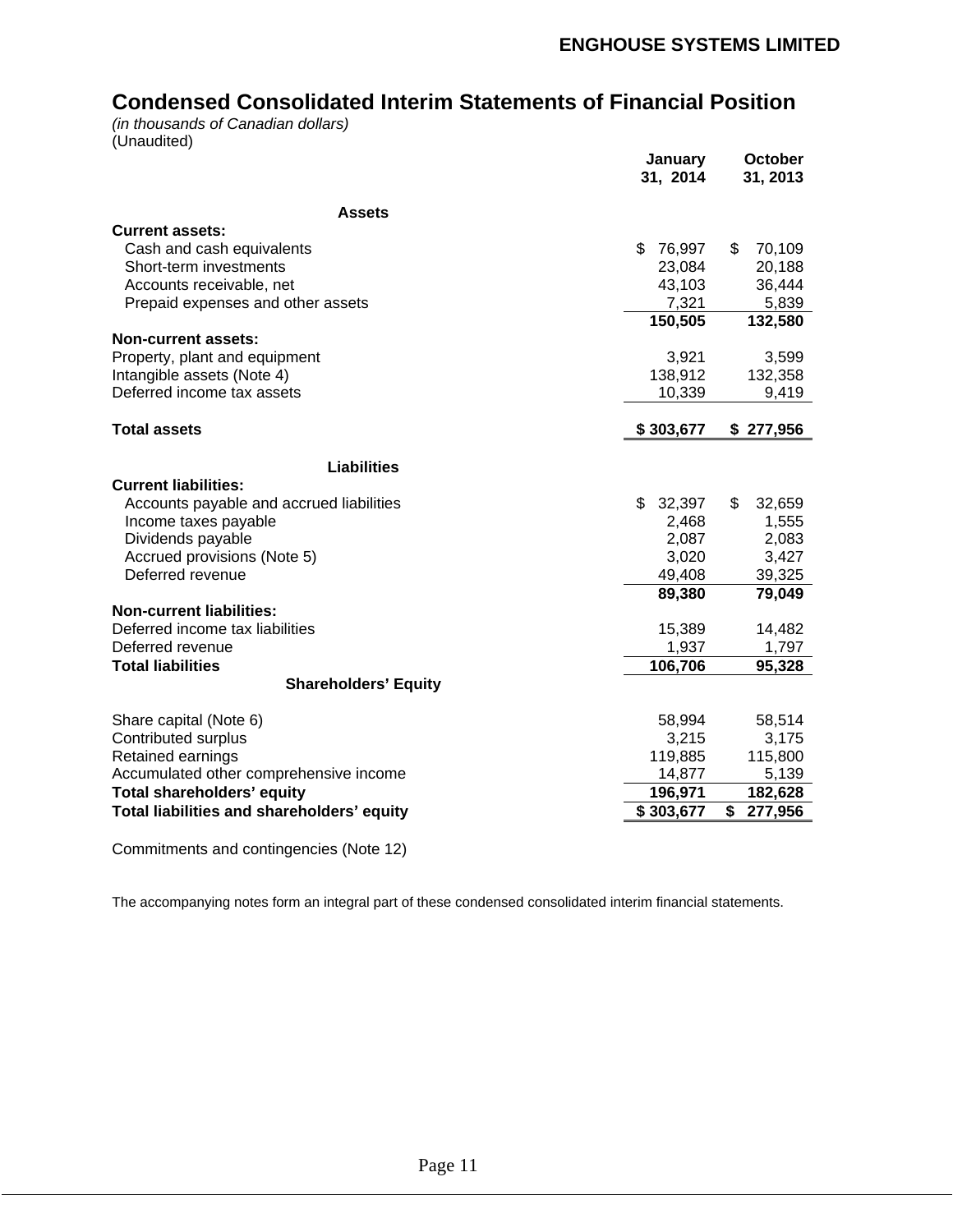# **Condensed Consolidated Interim Statements of Operations and Comprehensive Income**

(in thousands of Canadian dollars, except per share amounts) (Unaudited)

|                                                                            |                | Three months ended January 31, |
|----------------------------------------------------------------------------|----------------|--------------------------------|
|                                                                            | 2014           | 2013                           |
| Revenue                                                                    |                |                                |
| Software licenses                                                          | \$15,763       | \$15,064                       |
| Hosted and maintenance services                                            | 25,014         | 20,563                         |
| Professional services                                                      | 5,132          | 5,491                          |
| Hardware                                                                   | 1,583          | 839                            |
|                                                                            |                |                                |
|                                                                            | 47,492         | 41,957                         |
| <b>Direct costs</b>                                                        |                |                                |
| Software licenses                                                          | 1,200          | 1,429                          |
| Services                                                                   | 11,716         | 9,584                          |
| Hardware                                                                   | 1,019          | 593                            |
|                                                                            | 13,935         | 11,606                         |
|                                                                            |                |                                |
| Revenue, net of direct costs                                               | 33,557         | 30,351                         |
| <b>Operating expenses</b>                                                  |                |                                |
| Selling, general and administrative                                        | 12,676         | 13,406                         |
| Research and development                                                   | 8,720          | 7,343                          |
| Depreciation of property, plant and equipment                              | 529            | 468                            |
|                                                                            | 112            | 1,815                          |
| Special charges (Note 5)                                                   |                |                                |
|                                                                            | 22,037         | 23,032                         |
| <b>Results from operating activities</b>                                   | 11,520         | 7,319                          |
|                                                                            |                |                                |
| Amortization of acquired software and customer relationships               | (3,910)        | (3, 584)                       |
| Finance income                                                             | 143            | 333                            |
| Finance expenses                                                           | (58)           | (81)                           |
| Other income                                                               | $\overline{7}$ | 361                            |
|                                                                            |                |                                |
| Income before income taxes                                                 | 7,702          | 4,348                          |
|                                                                            |                |                                |
| <b>Provision for income taxes (Note 8)</b>                                 | 1,530          | 913                            |
|                                                                            |                |                                |
| Net income for the period                                                  | \$6,172        | \$3,435                        |
|                                                                            |                |                                |
| Items that are or may be reclassified subsequently to profit or loss:      |                |                                |
| Foreign currency translation gain from foreign operations                  | 9,770          | 861                            |
| Transfer to net income of realized gains on available for sale investments | (20)           | (425)                          |
|                                                                            |                |                                |
| Unrealized (loss) gain on available for sale investments                   | (17)           | 782                            |
| Deferred income tax recovery (expense)                                     |                | (47)                           |
| Other comprehensive income                                                 | 9,738          | 1,171                          |
|                                                                            |                |                                |
| <b>Comprehensive income</b>                                                | \$15,910       | \$4,606                        |
| <b>Earnings per share</b>                                                  |                |                                |
| Basic                                                                      | 0.24           | 0.13<br>\$                     |
| <b>Diluted</b>                                                             | 0.23           | 0.13<br>\$                     |
|                                                                            |                |                                |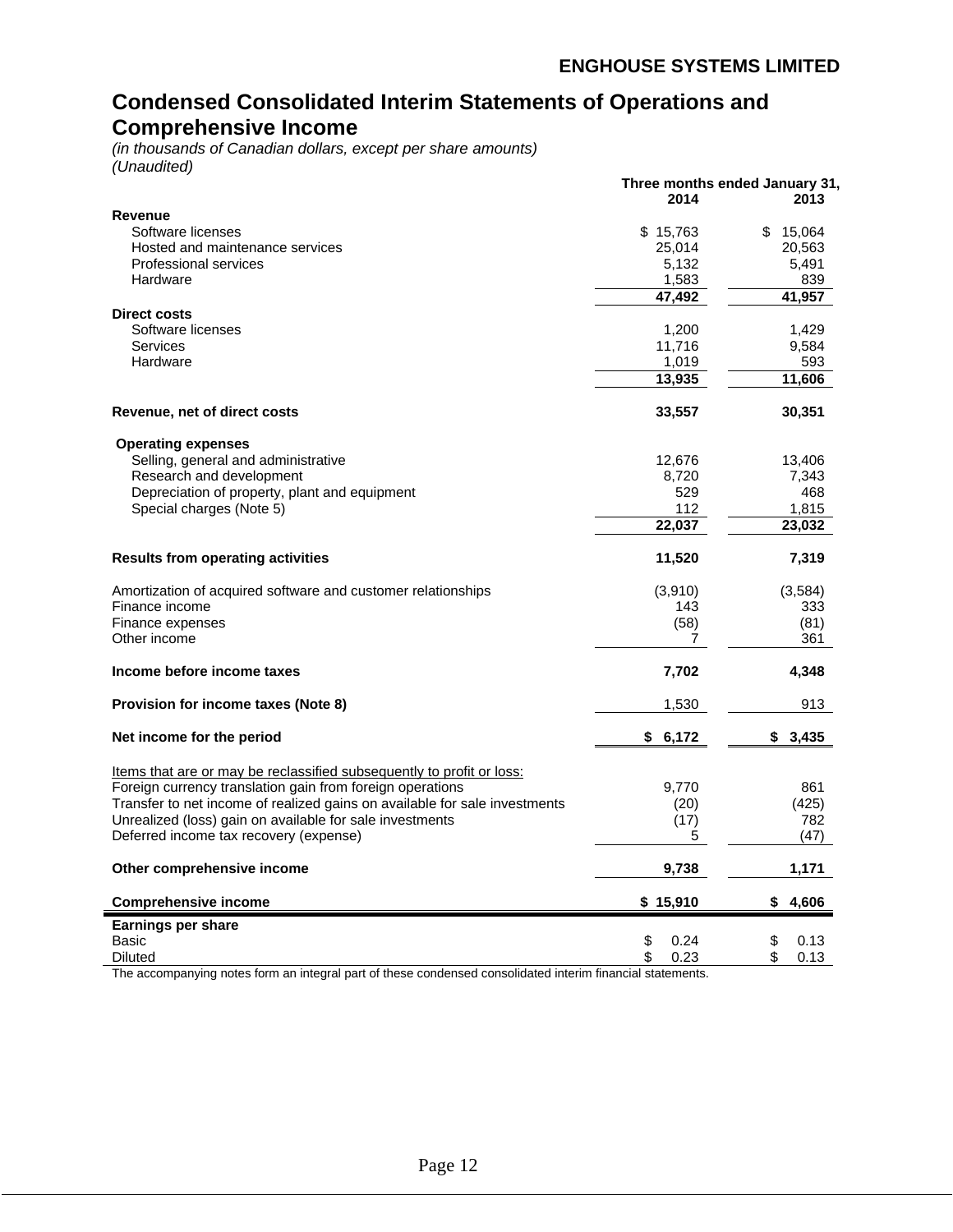# **Condensed Consolidated Interim Statements of Changes in Equity**

(in thousands of Canadian dollars) (Unaudited)

|                                                        |                                                                              |                                            |             | Accumulated              |                          |                  |
|--------------------------------------------------------|------------------------------------------------------------------------------|--------------------------------------------|-------------|--------------------------|--------------------------|------------------|
|                                                        |                                                                              |                                            |             | other                    |                          |                  |
|                                                        | Share                                                                        | Share                                      | Contributed | comprehensive            | Retained                 |                  |
|                                                        | Capital                                                                      | capital                                    | surplus     | income (loss)            | earnings                 | Total            |
|                                                        | -number                                                                      |                                            |             |                          |                          |                  |
| Balance - November 1, 2013                             |                                                                              |                                            |             |                          |                          |                  |
|                                                        | 26,042,962                                                                   | 58,514                                     |             | 5,139                    | 115,800                  | 182,628          |
| Net income                                             | $\sim$                                                                       |                                            | 3,175       | $\sim$                   | 6.172                    | 6,172            |
| Other Comprehensive Income:                            |                                                                              |                                            |             |                          |                          |                  |
| <b>Cumulative Translation Adjustment</b>               | $\sim$                                                                       |                                            |             | 9,770                    | $\sim$                   | 9,770            |
| Transfer to net income of realized gains on available- |                                                                              |                                            |             |                          |                          |                  |
| for-sale investments                                   | $\sim$                                                                       |                                            |             | (20)                     |                          | (20)             |
| Unrealized loss on available-for-sale investments      | $\sim$                                                                       |                                            |             | (17)                     | $\overline{\phantom{a}}$ | (17)             |
| Deferred income tax recovery                           | <b>Service</b>                                                               | <b>Contract Contract</b>                   |             |                          | $\sim$                   |                  |
| Comprehensive income for the period                    | <b>Contract Contract Contract Contract</b><br><b>Contract Contract State</b> | <b>Contract Contract Contract Contract</b> | $\sim$      | 9,738                    | 6.172                    | 15,910           |
|                                                        |                                                                              |                                            |             |                          |                          |                  |
| Employee share options:                                |                                                                              |                                            | 159         |                          |                          |                  |
| Value of services recognized                           | 44,000                                                                       |                                            |             | $\sim$                   | $\sim$                   | 159<br>361       |
| Proceeds on issuing shares<br>Dividends                |                                                                              | 480                                        | (119)       | $\sim$                   | $\sim$<br>(2.087)        | (2,087)          |
|                                                        | $\sim$ $-$                                                                   | $\sim$ $\sim$                              |             | <b>Contract Contract</b> |                          |                  |
| Balance - January 31, 2014                             | 26,086,962                                                                   | 58,994                                     | 3,215       | 14,877                   | 119,885                  | 196,971          |
|                                                        |                                                                              |                                            |             |                          |                          |                  |
|                                                        |                                                                              |                                            |             |                          |                          |                  |
| Balance - November 1, 2012                             | 25,780,562                                                                   | 55,751                                     | 2,847       | (29)                     | 99,371                   | 157,940          |
| Net income                                             |                                                                              |                                            |             |                          | 3,435                    | 3,435            |
| Other Comprehensive Income:                            | $\sim$                                                                       |                                            |             | $\sim$                   |                          |                  |
| <b>Cumulative Translation Adjustment</b>               |                                                                              |                                            |             | 861                      |                          | 861              |
| Transfer to net income of realized gains on available- | $\sim$                                                                       |                                            |             |                          | $\sim$                   |                  |
| for-sale investments                                   |                                                                              |                                            |             |                          |                          |                  |
| Unrealized gain on available-for-sale investments      | $\sim$                                                                       |                                            |             | (425)<br>782             | $\sim$                   | $(425)$<br>$782$ |
| Deferred income tax expense                            | <b>Contract Contract</b>                                                     | <b>Contract Contract Contract</b>          |             | (47)                     | $\sim$                   | (47)             |
| Comprehensive income for the period                    |                                                                              | the contract of the contract of the con-   | $\sim$      | 1.171                    | 3,435                    | 4,606            |
| Employee share options:                                |                                                                              |                                            |             |                          |                          |                  |
| Value of services recognized                           |                                                                              |                                            | 137         | $\sim$                   |                          | 137              |
| Proceeds on issuing shares                             | 70,400                                                                       | 709                                        | (184)       | $\sim$                   |                          | 525              |
| Dividends                                              |                                                                              |                                            | $\sim$      | $\sim$                   | (1.680)                  | (1,680)          |
| Balance - January 31, 2013                             | 25,850,962                                                                   | 56,460                                     | 2.800       | 1,142                    | 101,126                  | 161,528          |
|                                                        |                                                                              |                                            |             |                          |                          |                  |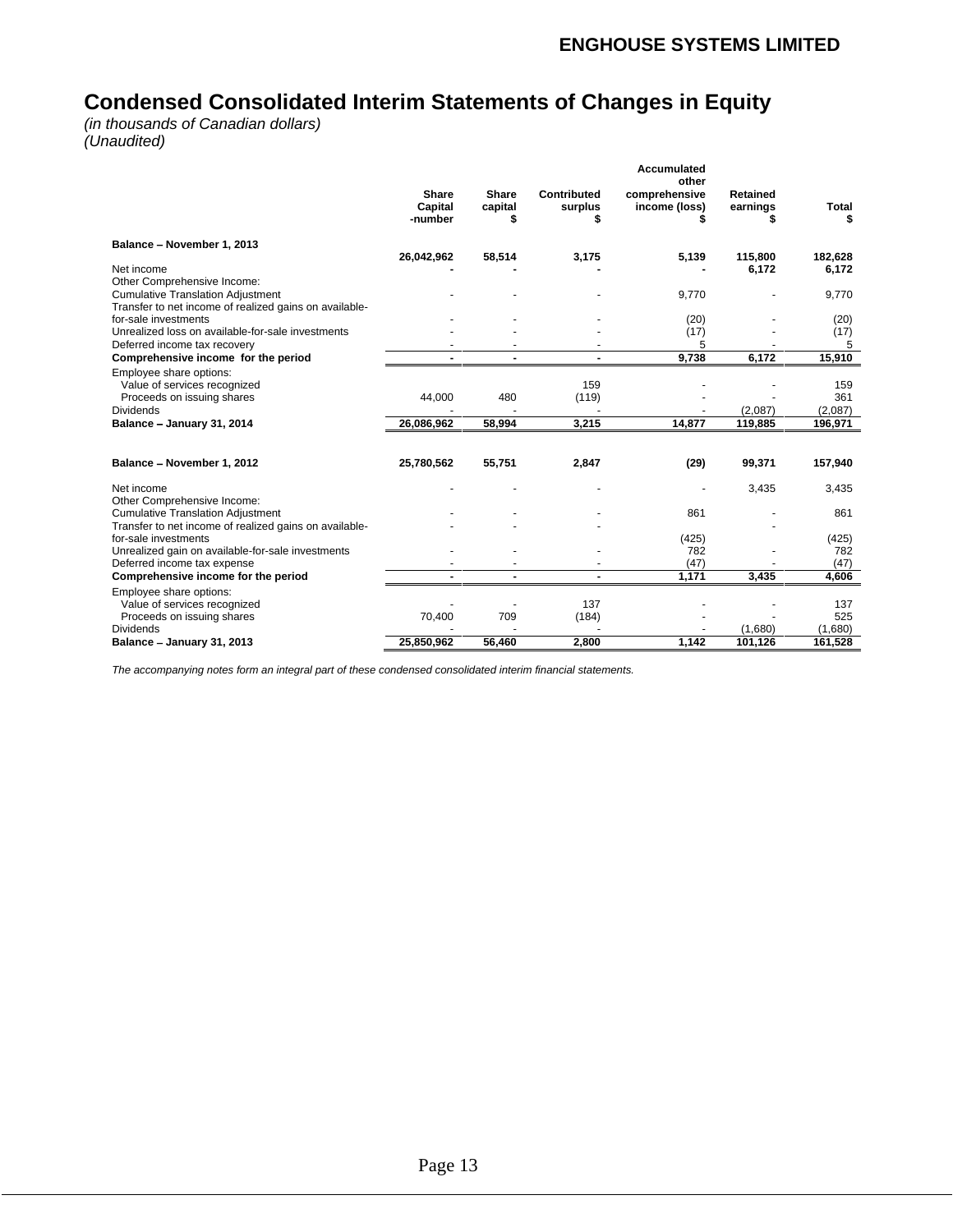# **Condensed Consolidated Interim Statements of Cash Flows**

(in thousands of Canadian dollars) (Unaudited)

|                                                                     | Three months ended January 31, |           |
|---------------------------------------------------------------------|--------------------------------|-----------|
|                                                                     | 2014                           | 2013      |
| Cash flows from operating activities                                |                                |           |
| Net income for the period                                           | \$6,172                        | \$3,435   |
| <b>Adjustments for:</b>                                             |                                |           |
| Depreciation of property, plant and equipment                       | 529                            | 468       |
| Amortization of acquired software and customer relationships        | 3,910                          | 3,584     |
| Stock-based compensation expense                                    | 159                            | 137       |
| Income tax expense                                                  | 1,530                          | 913       |
| Finance expenses and other income                                   | 51                             | (280)     |
|                                                                     | 12,351                         | 8,257     |
| Changes in non-cash operating working capital (Note 13)             | (1,660)                        | 71        |
| Income tax paid                                                     | (787)                          | (2, 185)  |
| Net cash flows from operating activities                            | 9,904                          | 6,143     |
| Cash flows from investing activities                                |                                |           |
| Purchase of property, plant and equipment, net                      | (657)                          | (294)     |
| Acquisitions, net of cash acquired of \$334 (2013 - \$196) (Note10) | (1,778)                        | (9,985)   |
| Purchase consideration for prior period acquisitions                | (382)                          |           |
| Net purchase of short-term investments                              | (1,615)                        | (4,028)   |
| Net cash flows used in investing activities                         | (4, 432)                       | (14, 307) |
| Cash flows from financing activities                                |                                |           |
| Issuance of share capital                                           | 361                            | 525       |
| Payment of cash dividend                                            | (2,083)                        | (1,676)   |
| Net cash flows used in financing activities                         | (1, 722)                       | (1, 151)  |
| Effect of currency translation adjustments on cash and cash         |                                |           |
| equivalents                                                         | 3,138                          | 306       |
|                                                                     |                                |           |
| Net increase (decrease) in cash and cash equivalents during         |                                |           |
| the period                                                          | 6,888                          | (9,009)   |
| Cash and cash equivalents- beginning of period                      | 70,109                         | 59,544    |
| Cash and cash equivalents - end of period                           | \$76,997                       | \$50,535  |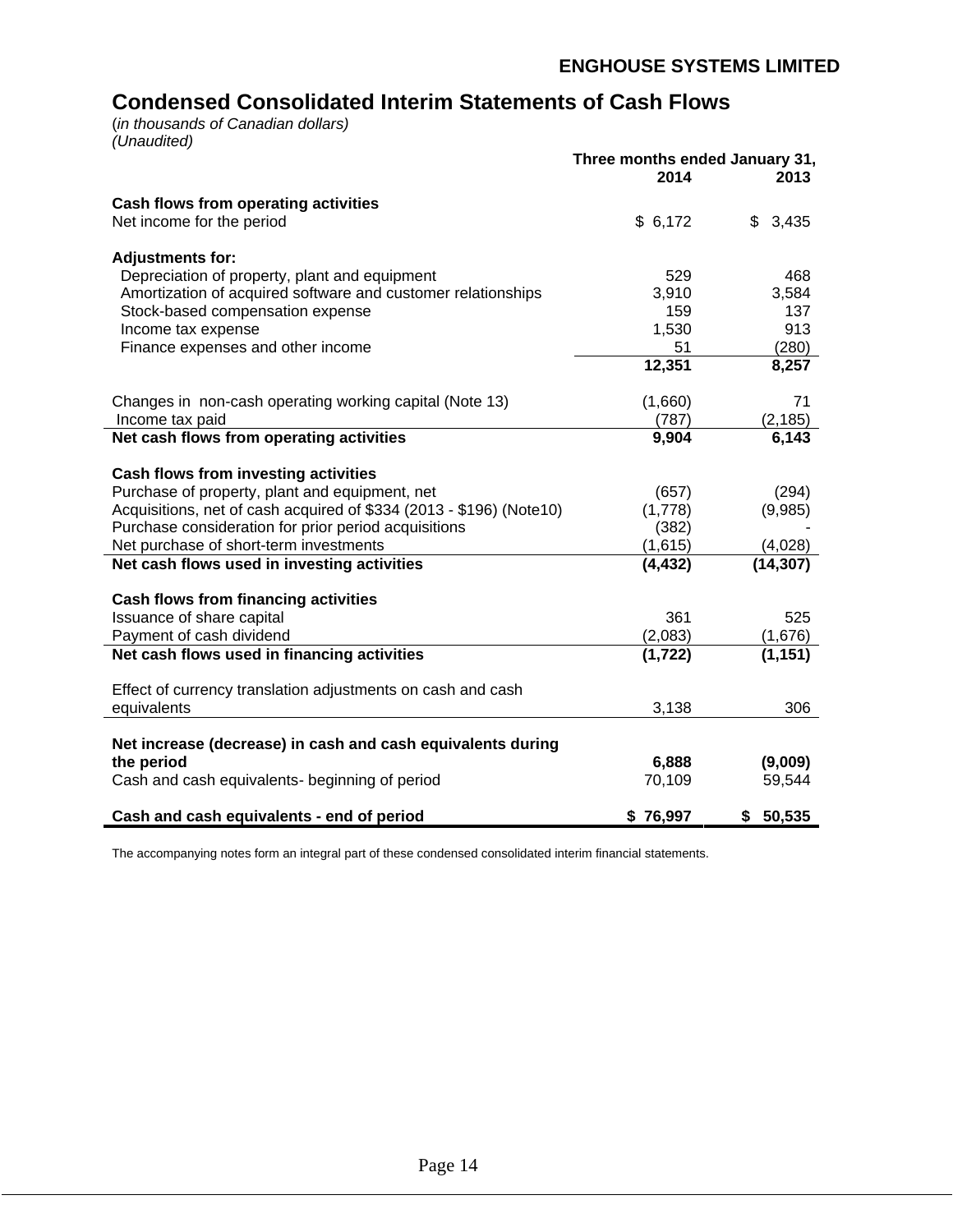**For the three months ended January 31, 2014 and 2013**

(Unaudited, in thousands of Canadian dollars, except as indicated)

# **1. Description of the business and reporting entity**

Enghouse Systems Limited and its wholly owned subsidiaries (together the "Company" or "Enghouse") develop enterprise software solutions for a variety of vertical markets. The Company is organized around two business segments: the Interactive Management Group and the Asset Management Group. The Interactive Management Group specializes in customer interaction software and services that are designed to enhance customer service, increase efficiency and manage customer communications across the enterprise. The Asset Management Group provides products and services to telecom service providers as well as fleet management and public safety software solutions for the transportation industry, first responders, distribution, security, utilities and oil and gas industries. Enghouse is incorporated and domiciled in Canada. The address of its registered office is 80 Tiverton Court, Suite 800, Markham, Ontario, L3R 0G4. The Company has offices around the world including the United States, the United Kingdom, Sweden, Norway, Denmark, Germany, Australia, New Zealand, Israel and Croatia.

# **2. Basis of preparation**

# **(a) Statement of compliance**

These condensed consolidated interim financial statements have been prepared in accordance with IAS 34, 'Interim financial reporting'. The condensed consolidated interim financial statements should be read in conjunction with the annual consolidated financial statements for the year ended October 31, 2013, which have been prepared in accordance with IFRS.

These condensed consolidated interim financial statements were approved for issue on March 4, 2014.

# **(b) Basis of measurement**

The condensed consolidated interim financial statements have been prepared on the historical cost basis except for available-for-sale financial assets, certain assets and liabilities initially recognized in connection with business combinations, and derivative financial instruments, which are measured at fair value.

# **(c) Functional and presentation of currency**

The condensed consolidated interim financial statements are presented in Canadian dollars, which is the Company's functional currency.

# **(d) Use of estimates and judgements**

The preparation of the condensed consolidated interim financial statements requires management to make judgements, estimates and assumptions that affect the application of accounting policies and the reported amounts of assets and liabilities, income and expense. Actual results may differ from these estimates.

In preparing these condensed consolidated interim financial statements, the significant judgements made by management and the key sources of estimation uncertainty were the same as those that applied to the consolidated financial statements for the year ended October 31, 2013, with the exception of changes in estimates that are required in determining the provision for income taxes.

# **3. Significant accounting policies**

The accounting policies adopted are consistent with those of the previous financial year, except as described below.

Taxes on income in the interim periods are accrued using the tax rate that would be applicable to expected total annual income.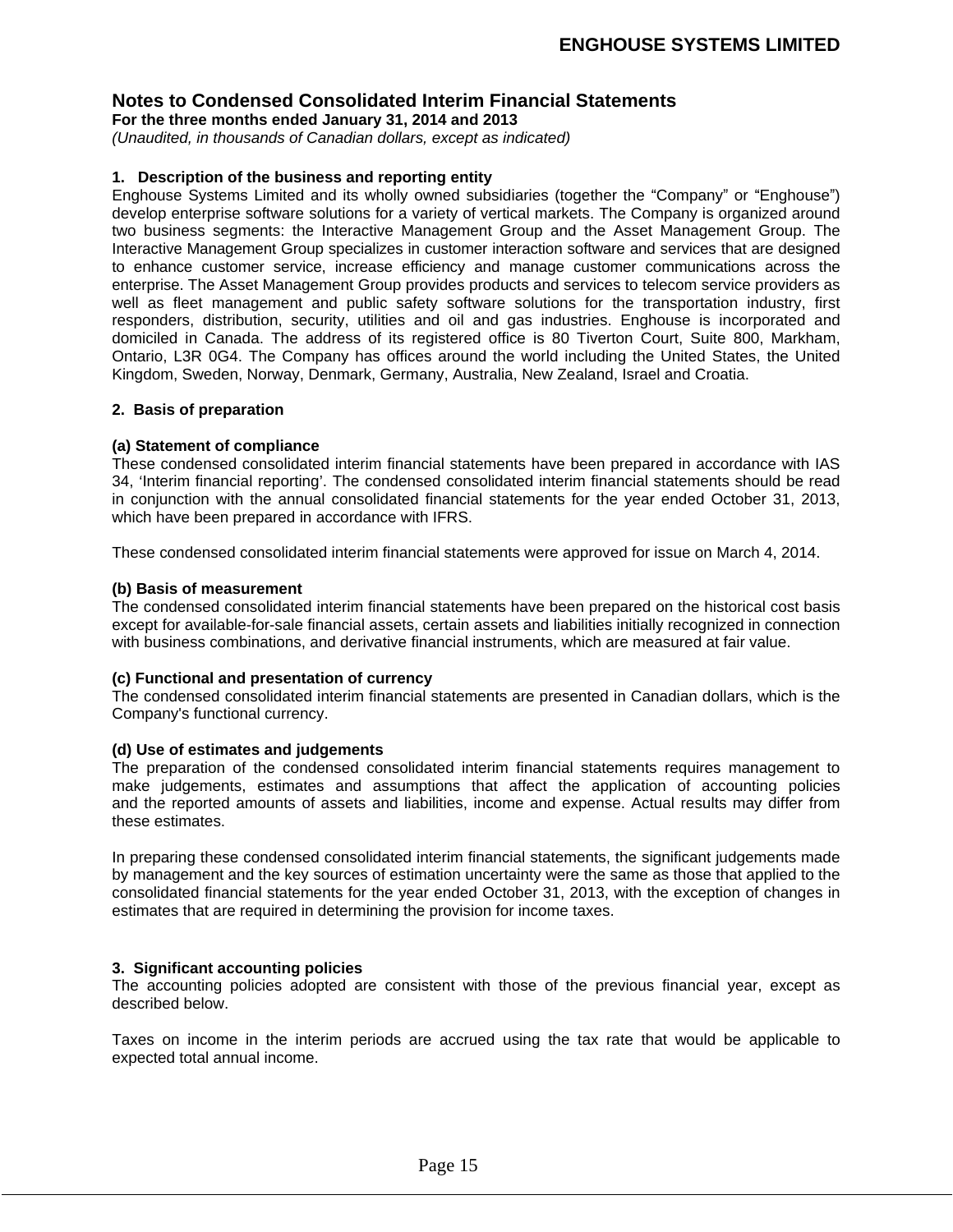**For the three months ended January 31, 2014 and 2013**

(Unaudited, in thousands of Canadian dollars, except as indicated)

# New Standards and interpretations adopted

IFRS 10 – Consolidated Financial Statements ("IFRS 10") requires an entity to consolidate an investee when it is exposed, or has rights, to variable returns from its involvement with the investee and has the ability to affect those returns through its power over the investee. Under existing IFRS, consolidation is required when an entity has the power to govern the financial and operating policies of an entity so as to obtain benefits from its activities. IFRS 10 replaces Standing Interpretations Committee (SIC)-12 -Consolidation  $-$  Special Purpose Entities and parts of IAS  $27 -$  Consolidated and Separate Financial Statements. The Company has adopted the standard for the annual period beginning on November 1, 2013. The standard did not have a material impact on the condensed consolidated interim financial statements. The contract of the contract of the contract of the contract of the contract of the contract of the contract of the contract of the contract of the contract of the contract of the contract of the contract of th

IFRS 11 - Joint Arrangements ("IFRS 11") requires a venturer to classify its interest in a joint arrangement as a joint venture or joint operation. Joint ventures will be accounted for using the equity method of accounting, whereas for a joint operation the venturer will recognize its share of the assets, liabilities, revenue and expenses of the joint operation. Under existing IFRS, entities have the choice to proportionately consolidate or equity account for interests in joint ventures. IFRS 11 supersedes IAS 31 -Interests in Joint Ventures, and SIC-13 - Jointly Controlled Entities - Non-monetary Contributions by Venturers. The Company has adopted the standard for the annual period beginning on November 1, 2013. The standard did not have a material impact on the condensed consolidated interim financial statements. The contract of the contract of the contract of the contract of the contract of the contract of the contract of the contract of the contract of the contract of the contract of the contract of the contract of th

IFRS 12 – Disclosure of Interests in Other Entities establishes disclosure requirements for interests in other entities, such as joint arrangements, associates, special purpose vehicles and off-balance sheet vehicles. The standard carries forward existing disclosures and also introduces significant additional disclosure requirements that address the nature of, and risks associated with, an entity's interests in other entities. The Company has adopted the standard for the annual period beginning on November 1, 2013. The standard did not have a material impact on the condensed consolidated interim financial statements.

IFRS  $13$  - Fair Value Measurement is a comprehensive standard for fair value measurement and disclosure requirements for use across all IFRS. The new standard clarifies that fair value is the price that would be received to sell an asset, or paid to transfer a liability in an orderly transaction between market participants at the measurement date. It also establishes disclosures about fair value measurement. Under existing IFRS, guidance on measuring and disclosing fair value is dispersed among the specific standards requiring fair value measurements and in many cases does not reflect a clear measurement basis or consistent disclosures. The Company has adopted the standard for the annual period beginning on November 1, 2013. The standard did not have a material impact on the condensed consolidated interim financial statements.

IFRS 7 - Offsetting Financial Assets and Liabilities ("IFRS 7") - IFRS 7 has been amended to include additional disclosure requirements for financial assets and liabilities that can be offset in the statement of financial position. The Company has adopted the amendment for the annual period beginning on November 1, 2013. The amendment did not have a material impact on the condensed consolidated interim financial statements. interim financial statements.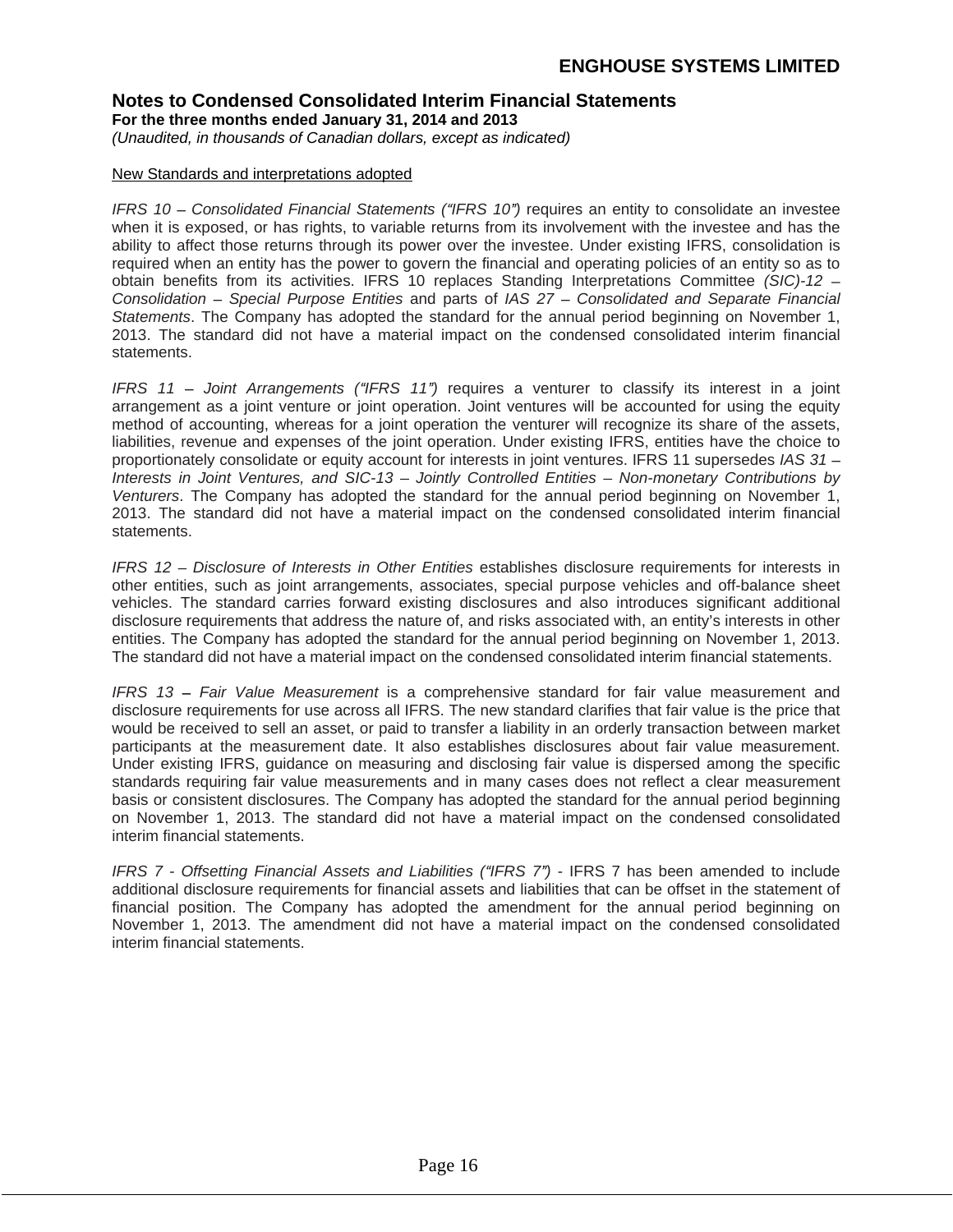**For the three months ended January 31, 2014 and 2013**

(Unaudited, in thousands of Canadian dollars, except as indicated)

# **4. Intangible assets**

|                                   | <b>Acquired</b><br>Software | <b>Customer</b><br><b>Relationships</b> | Goodwill | <b>Total</b> |
|-----------------------------------|-----------------------------|-----------------------------------------|----------|--------------|
|                                   |                             |                                         |          |              |
| At November 1, 2013               |                             |                                         |          |              |
| Cost                              | 85,101                      | 45,287                                  | 81,248   | 211,636      |
| Accumulated depreciation          | (57, 697)                   | (21, 581)                               |          | (79, 278)    |
| Net book value                    | 27,404                      | 23,706                                  | 81,248   | 132,358      |
|                                   |                             |                                         |          |              |
| Period ended January 31, 2014     |                             |                                         |          |              |
| Opening net book value            | 27,404                      | 23,706                                  | 81,248   | 132,358      |
| Acquisition                       | 1,020                       | 650                                     | 1,381    | 3,051        |
| Amortization                      | (2, 394)                    | (1, 516)                                |          | (3,910)      |
| <b>Purchase Price Adjustments</b> |                             |                                         | 68       | 68           |
| Exchange difference               | 1,170                       | 1,309                                   | 4,866    | 7,345        |
| <b>Closing net book value</b>     | 27,200                      | 24,149                                  | 87,563   | 138,912      |
| At January 31, 2014               |                             |                                         |          |              |
| Cost                              | 86,121                      | 45,937                                  | 87,563   | 219,621      |
|                                   |                             |                                         |          |              |
| Accumulated amortization          | (58, 921)                   | (21, 788)                               |          | (80, 709)    |
| Net book value                    | 27,200                      | 24,149                                  | 87,563   | 138,912      |

# **5. Accrued provisions**

Accrued provisions include provisions for onerous contracts, legal claims, restructuring and special charges, and are measured based on management's best estimate of the expenditure required to settle the obligation at the end of the reporting period.

| <b>Total</b> |
|--------------|
| \$3,427      |
|              |
| (706)        |
| 187          |
| \$3,020      |
|              |

# **6. Share capital and other components of shareholder s equity**

# **Capital Stock**

The authorized share capital of the Company consists of an unlimited number of common shares, an unlimited amount of Class A, redeemable, retractable, non-voting, non-cumulative, preference shares and an unlimited number of Class B, redeemable, retractable, non-voting, preference shares. There were 26,086,962 common shares outstanding as at January 31, 2014. There were no Class A and no Class B preference shares issued and outstanding as at either October 31, 2013 or January 31, 2014.

# **Common share repurchase plan**

On April 16, 2013, the Company renewed its common share repurchase plan, whereby it may repurchase up to a maximum of 1,731,416 common shares of the Company, expiring on April 15, 2014. The Company did not repurchase any common shares in either the first quarter of fiscal 2014 or in fiscal 2013.

# **Accumulated other comprehensive income (loss)**

Accumulated other comprehensive income (loss) is comprised of the following separate components of equity: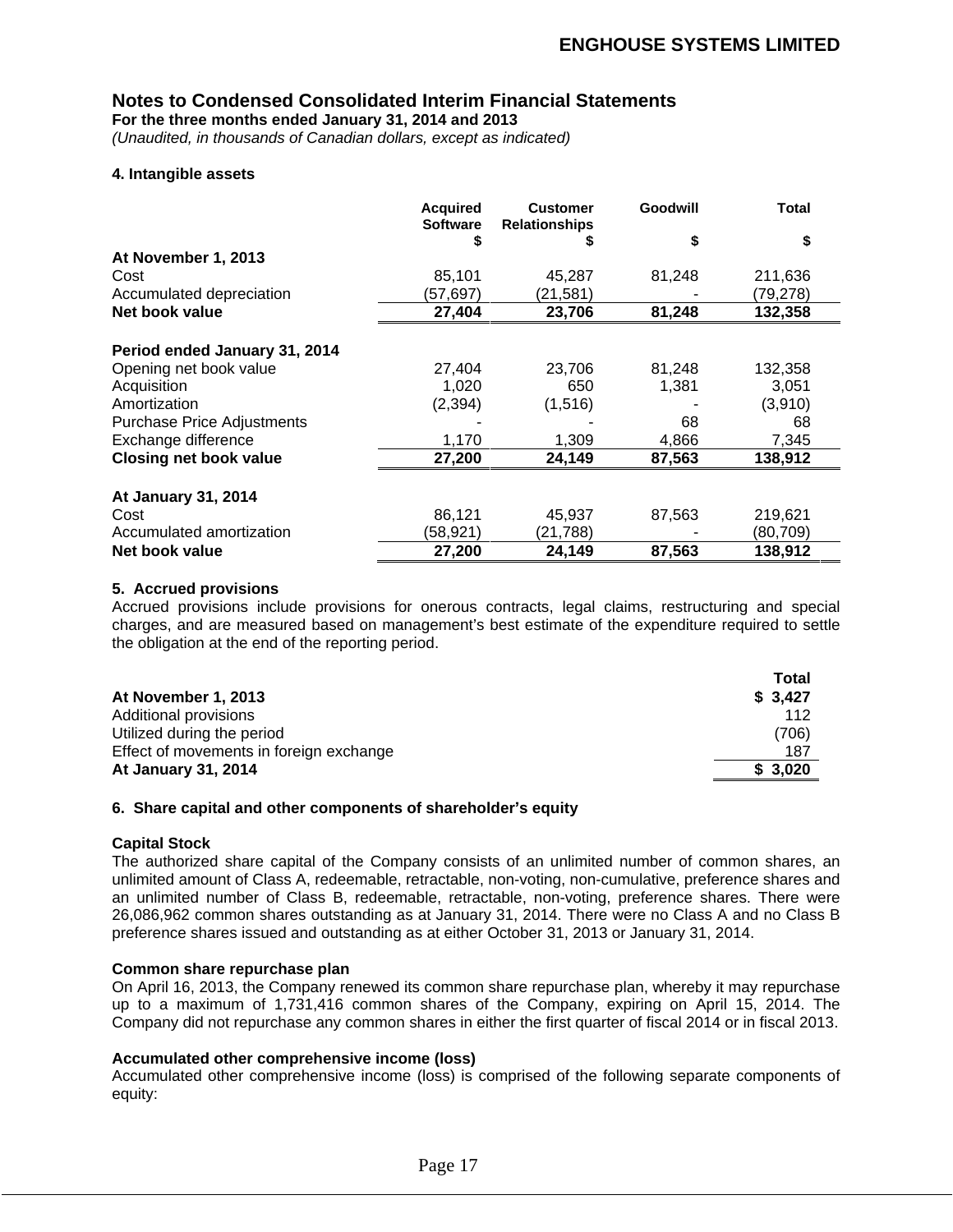**For the three months ended January 31, 2014 and 2013**

(Unaudited, in thousands of Canadian dollars, except as indicated)

#### Cumulative translation account

The cumulative translation account comprises all foreign currency differences arising from the translation of the financial statements of foreign operations net of income tax recovery of \$153 (Q1/2013- \$0).

#### Unrealized gains/losses on available-for-sale financial assets

Available-for-sale differences comprise the cumulative net change in the fair value of available-for-sale financial assets until the investments are derecognized or impaired net of income tax recovery of \$5 (Q1/2013- expense of \$47).

# **Dividends**

During the three months ended January 31, 2014, the Company declared and paid dividends of \$0.08 per common share (three months ended January 31, 2013 - \$0.065 per common share).

# **7. Stock-based Compensation**

The Company has granted options to purchase common shares to certain directors, officers and employees of the Company, pursuant to the terms of the Company's stock option plan (the "Plan"). The Plan provides that a total of 2,294,700 (January 31, 2013  $-$  1,830,700) common shares are reserved for options and that the shares reserved for options, which could become exercisable in any one year, will not exceed more than 10% of the issued and outstanding common shares of the Company at the time such options may be exercisable. These options vest at various times over four years and expire seven years after the grant date. The exercise price of each option equals the market price of the Company's stock on the date the options are granted.

A summary of the status of the Company's Plan as at January 31, 2014 and January 31, 2013, and changes during the three months ended respectively on those dates is presented as follows:

|                                    |                  | <b>January 31, 2014</b>       |           | <b>January 31, 2013</b>       |
|------------------------------------|------------------|-------------------------------|-----------|-------------------------------|
|                                    |                  | Weighted                      |           | Weighted                      |
|                                    | <b>Number of</b> | Average                       | Number of | Average                       |
|                                    |                  | <b>Options Exercise Price</b> |           | <b>Options</b> Exercise Price |
|                                    |                  | ın \$                         |           | in S                          |
| Outstanding at beginning of period | 1,419,000        | 12.42                         | 1,354,400 | 9.43                          |
| Granted                            |                  |                               | 195,000   | 17.16                         |
| Exercised                          | (44,000)         | 8.22                          | (70, 400) | 7.45                          |
| Forfeited                          | (81,000)         | 12.81                         | (89,000)  | 11.67                         |
| Outstanding at end of period       | 1,294,000        | 12.54                         | 1,390,000 | 10.47                         |
| Options exercisable at             |                  |                               |           |                               |
| end of period                      |                  |                               |           |                               |

The Company uses the fair value method for recording compensation expense related to equity instruments awarded to employees, officers and directors in accordance with IFRS 2. For the purposes of expensing stock options, each tranche in an award is considered a separate award with its own vesting period and grant date fair value. Compensation expense is recognized over the tranche's vesting period by increasing contributed surplus based on the number of awards expected to vest. During the first quarter of 2014, the Company recorded a non-cash charge of \$159 (Q1/2013 - \$137).

For options granted in the period, the fair value of each stock option on the date of the grant was estimated using the Black-Scholes option pricing model as set out below. Estimated volatility is calculated on a daily basis using historical closing prices, as adjusted for certain events that management deemed to be non-recurring and non-indicative of future events over a five year period, which reflects the expected life of the options.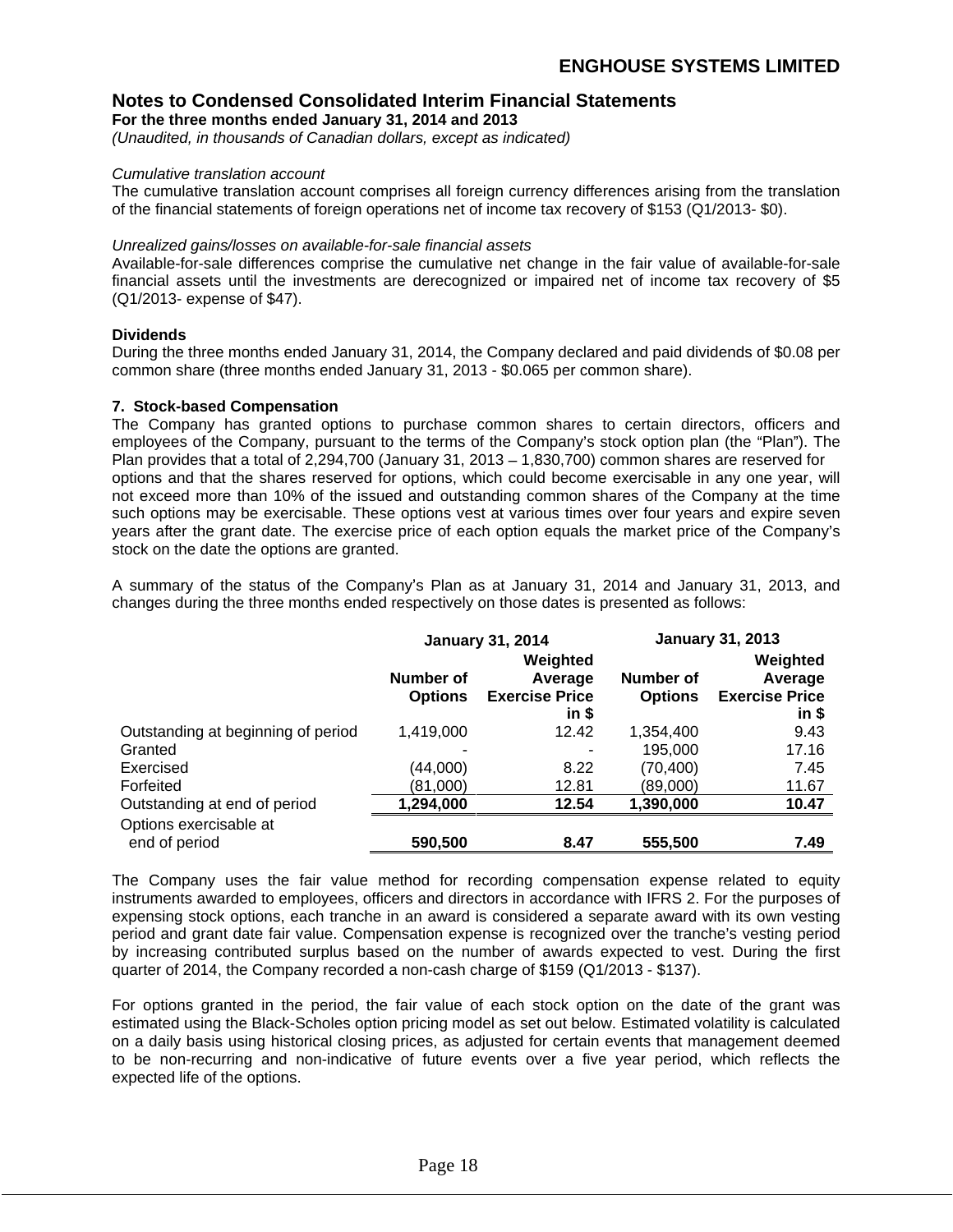**For the three months ended January 31, 2014 and 2013**

(Unaudited, in thousands of Canadian dollars, except as indicated)

|                                                                           | <b>Options</b>     |  |  |  |
|---------------------------------------------------------------------------|--------------------|--|--|--|
|                                                                           |                    |  |  |  |
|                                                                           | Granted<br>FY 2013 |  |  |  |
|                                                                           |                    |  |  |  |
| Risk-free interest rate (%)<br>Estimated volatility (%)<br>Dividend yield | 1.25% - 1.75%      |  |  |  |
|                                                                           | 31%                |  |  |  |
|                                                                           | \$0.26-\$0.32      |  |  |  |
|                                                                           |                    |  |  |  |
| Expected life (in years)<br>Weighted average fair value (in dollars)      | $$4.27 - $6.16$    |  |  |  |
|                                                                           |                    |  |  |  |

There were no options granted in the first quarter of fiscal 2014.

#### **8. Income tax**

Income tax expense is recognized based on management's best estimate of the weighted average annual income tax rate expected for the full financial year. The estimated annual rate used for the year ended October 31, 2014 and the year ended October 31, 2013 was 20% and 21% respectively.

# **9. Earnings per share:**

**Basic:** Basic earnings per share are calculated by dividing the net income attributable to owners of the parent by the weighted average number of common shares issued and outstanding during the period.

|                                                   | For the period ended January |          |  |
|---------------------------------------------------|------------------------------|----------|--|
|                                                   | 2014                         | 2013     |  |
| Net income attributable to owners of the parent   | 6,172                        | \$ 3,435 |  |
| Weighted average number of common shares in issue | 26,054                       | 25,809   |  |
| <b>Basic earnings per share</b>                   | 0.24                         | 0.13     |  |

**Diluted:** Diluted earnings per share is calculated by adjusting the weighted average number of common shares outstanding assuming conversions of all dilutive potential common shares. The Company has only stock options as potential dilutive common shares. For stock options, a calculation is done to determine the number of shares that could have been acquired at fair value (determined using the average market share price of the Company's outstanding shares for the period) based on the monetary value of the subscription rights attached to the stock options. The number of shares calculated above is compared to the number of shares that would have been issued assuming the exercise of the stock options.

|                                                                     |         | For the period ended January |  |
|---------------------------------------------------------------------|---------|------------------------------|--|
|                                                                     | 2014    | 2013                         |  |
| Net income attributable to owners of the parent                     | \$6,172 | 3,435                        |  |
| Weighted average number of common shares issued<br>Adjustments for: | 26,054  | 25,809                       |  |
| Stock options                                                       |         |                              |  |
| Weighted average number of common shares for diluted earnings per   |         |                              |  |
| share                                                               | 26,819  | 26,328                       |  |
| <b>Diluted earnings per share</b>                                   | 0.23    | 0.13                         |  |
|                                                                     |         |                              |  |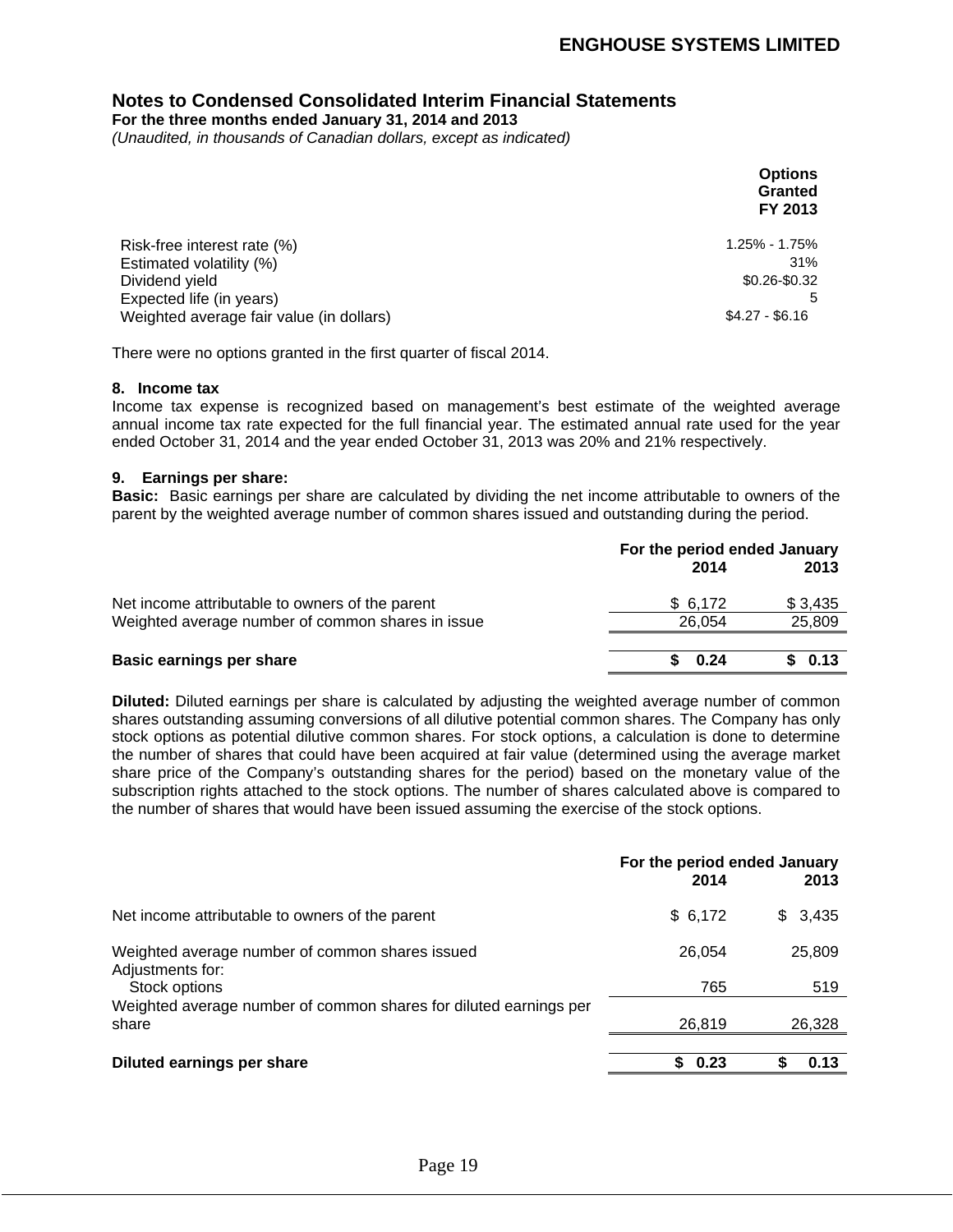**For the three months ended January 31, 2014 and 2013**

(Unaudited, in thousands of Canadian dollars, except as indicated)

# **10. Acquisitions**

Acquisitions have been recorded under the purchase method of accounting and results have been included in the consolidated statements of operations from their respective acquisition dates. Accordingly, the allocation of the purchase price to assets and liabilities is based on the fair value, with the excess of the purchase price over the fair value of the assets acquired being allocated to goodwill.

# **2014 Acquisitions:**

# **Interactive Management**

The Company acquired 100% of the issued and outstanding common shares of Information Access Technology, Inc. ("IAT") on November 1, 2013 for an aggregate cash purchase price of approximately \$2.8 million. Of this amount, approximately \$0.8 million is subject to hold back and adjustment. Results are included in the Interactive Management Group from the date of acquisition.

Headquartered in West Jordan (Salt Lake City), Utah, IAT specializes in innovative communication technology which enables companies to design, execute and measure customer communication campaigns for a variety of marketing, customer care and payment processing markets. IAT solutions are installed in hundreds of sites and include premise and hosted products and services for both outbound dialing and broadcast messaging.

# **2013 Acquisitions:**

# **Interactive Management**

The Company acquired 100% of the issued and outstanding common shares of Visionutveckling AB ("Vision"), Safeharbor Knowledge Solutions ("Safeharbor") and Andtek GmbH ("Andtek") on November 1, 2012, September 6, 2013 and October 7, 2013 respectively for an aggregate cash purchase price of approximately \$19.8 million. Of this amount, approximately \$2.9 million is subject to hold back and adjustment. Results are included in the Interactive Management Group from the date of acquisition.

Vision provides attendant and contact center software solutions with offerings both on-premise and in the cloud, with operations based in Sweden, Norway and Denmark. Safeharbor delivers a SaaS based, unified knowledge base and community forum platform for small and medium size businesses as well as Fortune 500 enterprises, with operations based in Satsop (Seattle), Washington. Andtek is a unified communications (UC) specialist delivering highly scalable attendant console and contact center solutions as well as a range of handset applications for small and large size organizations, with operations based in Hallbergmoos, Germany.

# **Asset Management Group**

The Company acquired 100% of the issued and outstanding common shares of Albatross Scandinavia AB ("Albatross") and Locus Holdings AS ("Locus") on December 1, 2012 and March 1, 2013 respectively for an aggregate cash purchase price of approximately \$13.9 million. Of this amount, approximately \$2.2 million remains subject to hold back and adjustment. The results have been included in the Asset Management Group subsequent to acquisition.

Albatross, based in Sweden, provides a real-time intelligent network platform that delivers voice and SMS routing products to telecom operators. Locus supplies fleet management solutions for the Public Safety and Transport & Logistics (including Security) sectors in the Scandinavian market. Locus is headquartered in Sandefjord, Norway and has offices in Denmark and Sweden.

Management has established the preliminary purchase price allocations taking into account all relevant information at the time of preparing these notes to the consolidated financial statements. The purchase price allocations below have not been finalized subject to receipt of additional information related to the settlement of the holdback obligations.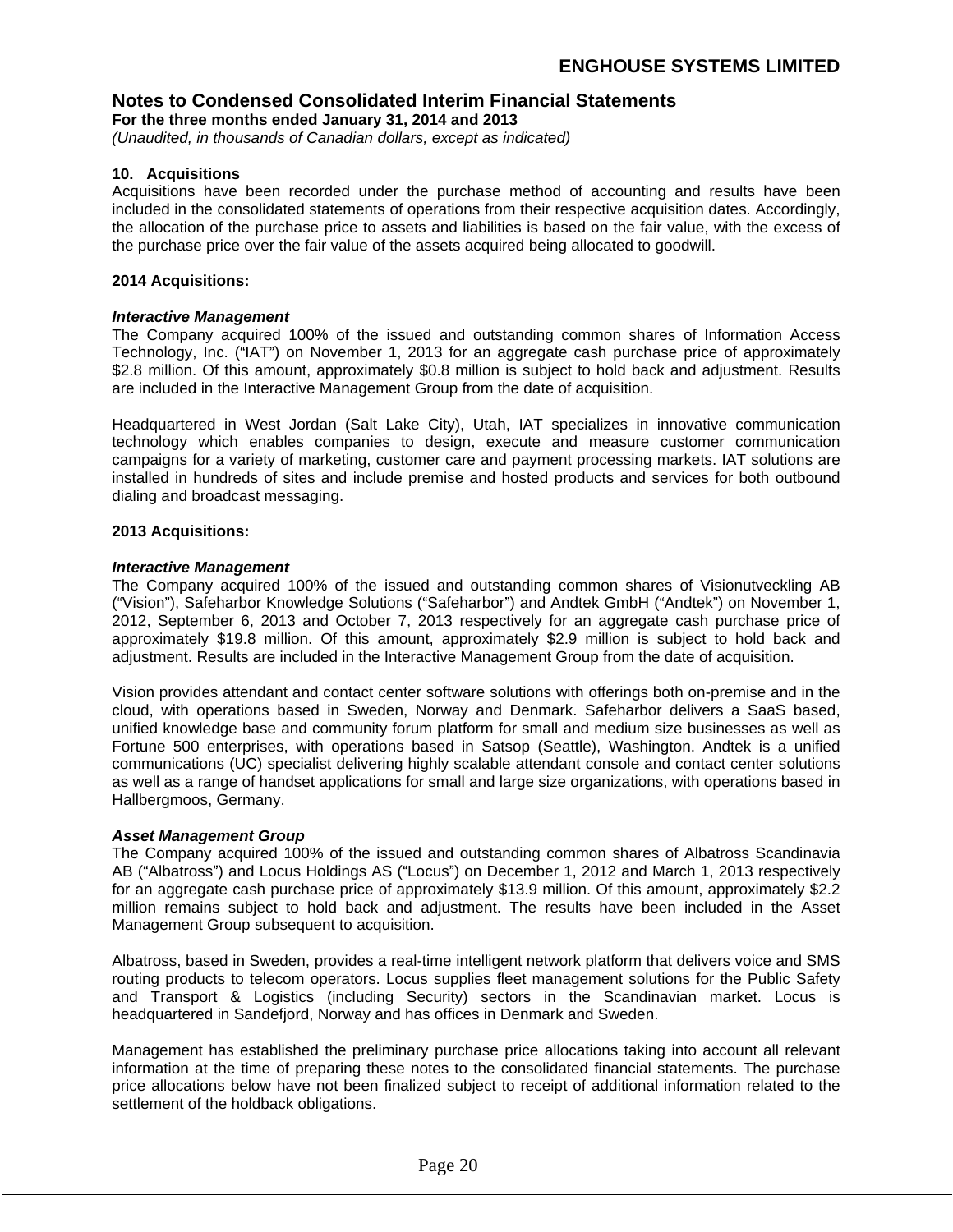**For the three months ended January 31, 2014 and 2013**

(Unaudited, in thousands of Canadian dollars, except as indicated)

The Company's purchase price allocations are as follows:

|                                             | Interactive             | Interactive      | Asset             |
|---------------------------------------------|-------------------------|------------------|-------------------|
|                                             | Management              | Management       | <b>Management</b> |
|                                             | Group                   | Group            | Group             |
|                                             | Preliminary             | Preliminary      | Preliminary       |
|                                             | Quarter ended           | Year ended       | Year ended        |
|                                             | <b>January 31, 2014</b> | October 31, 2013 | October 31, 2013  |
| Cash and cash equivalents                   | \$334                   | \$2,583          | \$3,421           |
| Short-term investments                      |                         | 508              | $\sim$            |
| Accounts receivable, net                    | 238                     | 2,989            | 4,254             |
| Income tax receivable                       |                         | 196              |                   |
| Prepaid expenses and other assets           | 85                      | 504              | 744               |
| Property, plant and equipment               |                         | 170              | 248               |
| Deferred income tax assets                  |                         | 321              | 991               |
|                                             | 1,020                   | 8,114            | 3,804             |
| Acquired software<br>Customer relationships | 650                     | 4,208            | 6,630             |
| Goodwill                                    | 1.381                   | 9,823            | 5,384             |
| <b>Total assets acquired</b>                | \$3,781                 | \$29,416         | \$25,476          |
| Less: Current liabilities assumed           | 517                     | \$6,499          | \$9,140           |
| Less: Deferred income tax liabilities       |                         | 3.169            | 2,469             |
| <b>Total liabilities assumed</b>            | 934                     | \$9,668          | \$11,609          |
| Net assets acquired for cash consideration  | \$2,847                 | \$19,748         | \$13,867          |

# **11. Segmented information**

The Company has two operating segments, the Interactive Management Group and the Asset Management Group, based on the nature of the operations and markets that each of these segments serves. The accounting policies followed by these segments are the same as those described in the summary of significant accounting policies.

The Company's operating segments each develop and market software products and provide services for their respective markets and are inclusive of the current year acquisitions. The Interactive Management Group specializes in customer interaction software and services that are designed to enhance customer service, increase efficiency and manage customer communications across the enterprise. Core technologies include contact center, attendant console, interactive voice response, call recording and workforce optimization solutions that support any telephony environment, on-premise or in the cloud. Its customers include insurance companies, banks and utilities as well as high technology, health care and hospitality companies. The Asset Management Group provides a portfolio of products to telecom service providers as well as fleet management and public safety software solutions for the transportation industry, first responders, distribution, security, utilities and oil and gas industries. These include telecom billing, data conversion, and geo-spatial software solutions for complex network infrastructures and fleet/logistics management solutions for the public and private sectors.

The Company evaluates segment performance based on revenue and profit or loss before income taxes.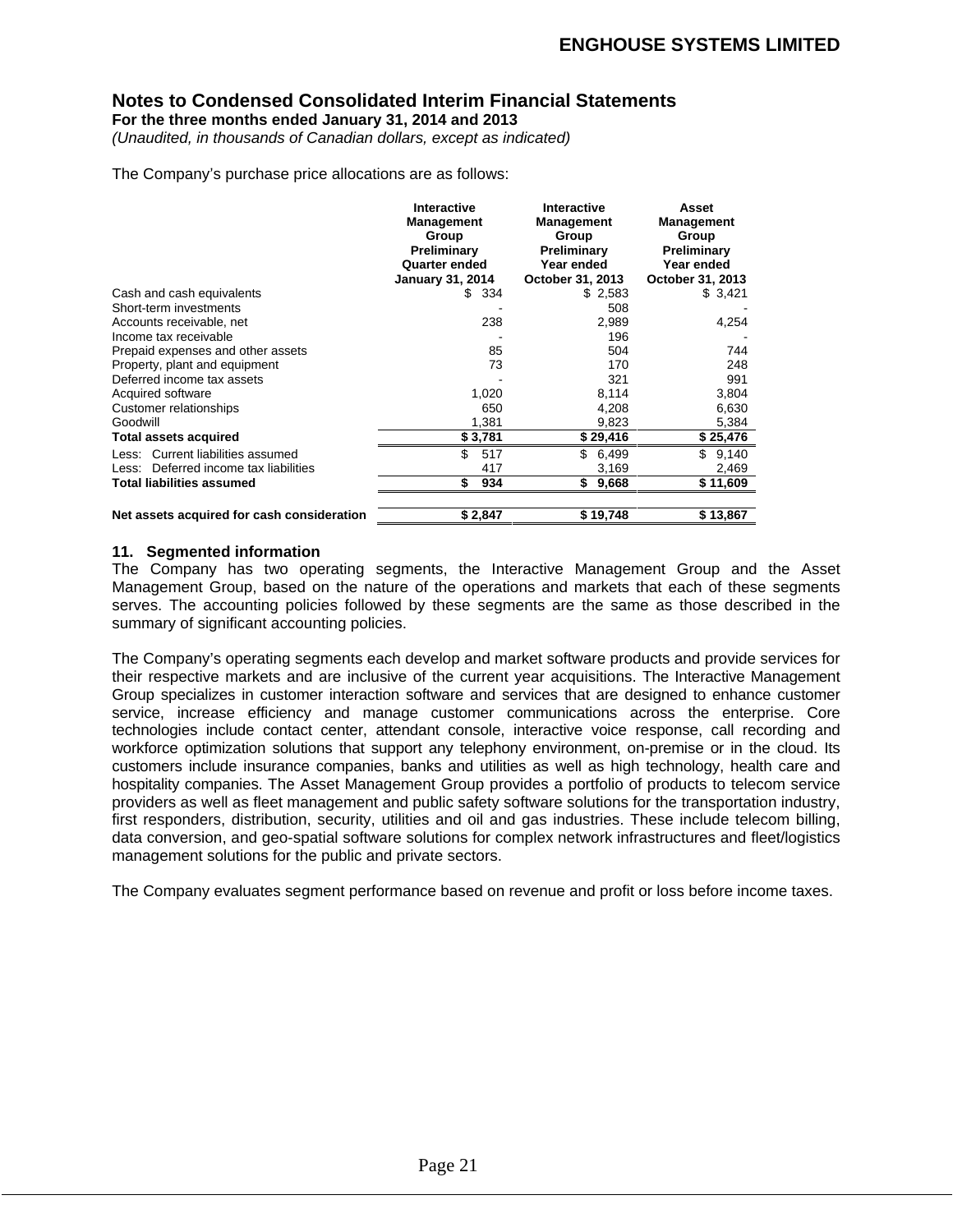**For the three months ended January 31, 2014 and 2013**

(Unaudited, in thousands of Canadian dollars, except as indicated)

|                                                | <b>Interactive</b> | <b>Asset</b>      |              |
|------------------------------------------------|--------------------|-------------------|--------------|
|                                                | <b>Management</b>  | <b>Management</b> |              |
|                                                | Group              | <b>Group</b>      | <b>Total</b> |
| Quarter ended January 31, 2014                 |                    |                   |              |
| Revenue                                        | \$37,800           | \$9,692           | 47,492       |
| Operating expenses excluding non-cash charges  | (26, 776)          | (7, 375)          | (34, 151)    |
| Depreciation of property, plant and equipment  | (418)              | (111)             | (529)        |
| <b>Segmented profit</b>                        | \$10,606           | \$2,206           | 12,812       |
| Corporate expenses                             |                    |                   | (1, 292)     |
| Amortization of acquired software and customer |                    |                   |              |
| relationships                                  |                    |                   | (3,910)      |
| Finance income                                 |                    |                   | 143          |
| Finance expenses                               |                    |                   | (58)         |
| Other income                                   |                    |                   |              |
| Income before income taxes                     |                    |                   | \$7,702      |
| Goodwill                                       | \$70,516           | \$17,047          | \$ 87,563    |
| Other assets                                   | 140,741            | 52,289            | 193,030      |
| Short-term investments                         |                    |                   | 23,084       |
| <b>Total assets</b>                            | \$211,257          |                   |              |
|                                                |                    | \$69,336          | \$303,677    |
| <b>Capital Expenditures</b>                    | 508                | 149               | 657          |

|                                                | Interactive<br><b>Management</b> | <b>Asset</b><br><b>Management</b> |                      |
|------------------------------------------------|----------------------------------|-----------------------------------|----------------------|
|                                                | Group                            | Group                             | <b>Total</b>         |
| Quarter ended January 31, 2013                 |                                  |                                   |                      |
| Revenue                                        | \$36,712                         | 5,245                             | 41,957               |
| Operating expenses excluding non-cash charges  | (29, 214)                        | (4,090)                           | (33, 304)            |
| Depreciation of property, plant and equipment  | (421)                            | (47)                              | (468)                |
| <b>Segmented profit</b>                        | 7,077                            | 1,108                             | 8,185                |
| Corporate expenses                             |                                  |                                   | (866)                |
| Amortization of acquired software and customer |                                  |                                   |                      |
| relationships                                  |                                  |                                   | (3, 584)             |
| Finance income                                 |                                  |                                   |                      |
| Finance expenses                               |                                  |                                   | $333$<br>(81)<br>361 |
| Other income                                   |                                  |                                   |                      |
| Income before income taxes                     |                                  |                                   |                      |
| Goodwill                                       | 58,214                           | \$11,972                          | 70,186               |
| Other assets                                   | 127,171                          | 24,956                            | 152,127              |
| Short-term investments                         |                                  |                                   | 29,516               |
| <b>Total assets</b>                            | \$185,385                        | \$36,928                          | \$251,829            |
|                                                |                                  |                                   |                      |
| <b>Capital Expenditures</b>                    | 228                              | 66                                | 294                  |